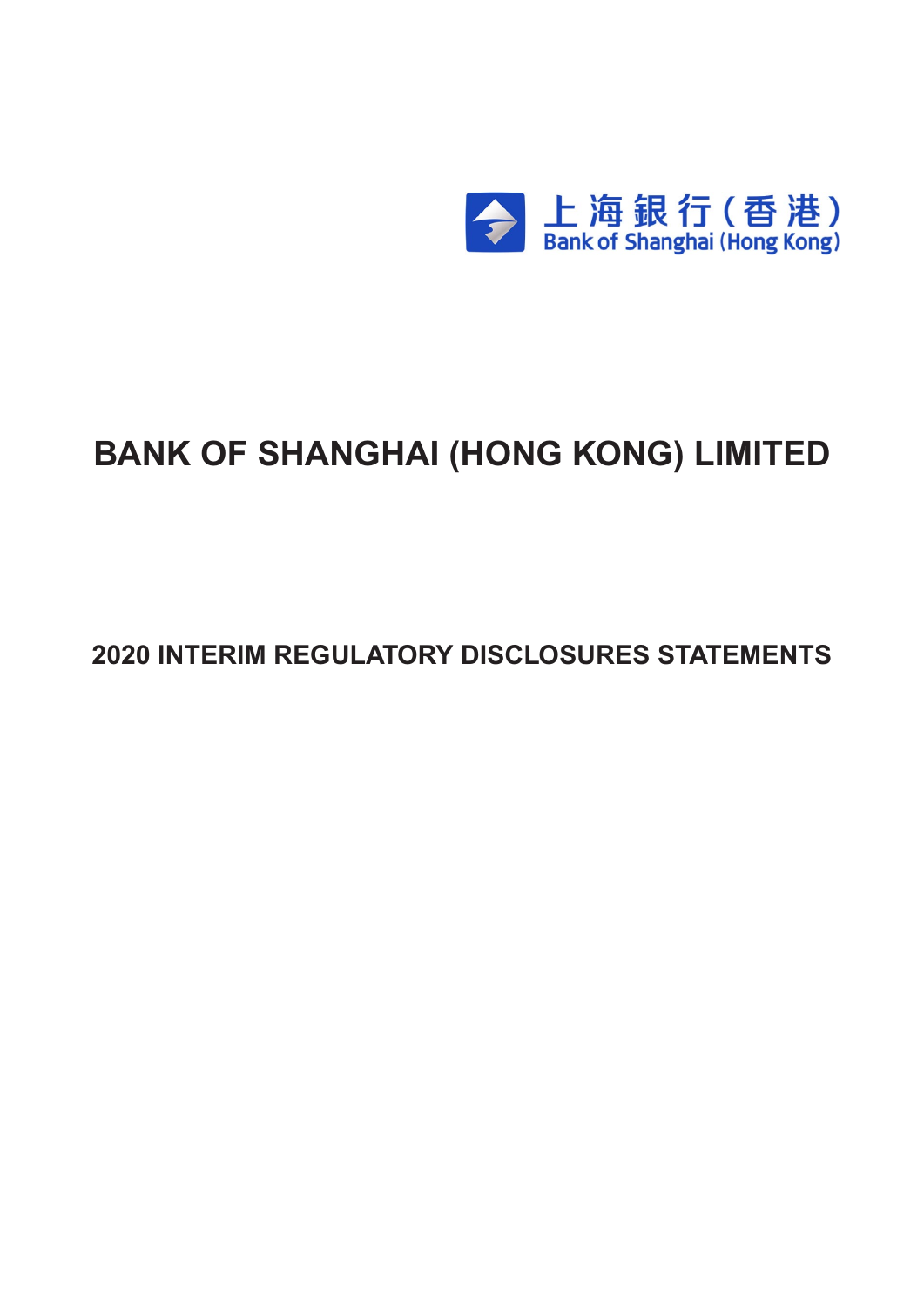## **CONTENTS**

|                                                     | Pages        |
|-----------------------------------------------------|--------------|
| Introduction                                        | $\mathbf{1}$ |
| <b>Key Prudential Ratios</b>                        | $\mathbf{1}$ |
| <b>Composition of Capital</b>                       | $\sqrt{3}$   |
| Leverage Ratio                                      | 15           |
| Overview of Risk-weighted Amount                    | 17           |
| <b>Credit Risk</b>                                  | 19           |
| <b>Counterparty Credit Risk</b>                     | 22           |
| Market Risk Under Standardized Approach             | 23           |
| <b>International Claims</b>                         | 23           |
| Further Analysis of Loans and Advances to Customers | 24           |
| <b>Mainland Activities</b>                          | 28           |
| <b>Currency Concentrations</b>                      | 30           |
| <b>Countercyclical Capital Buffer</b>               | 30           |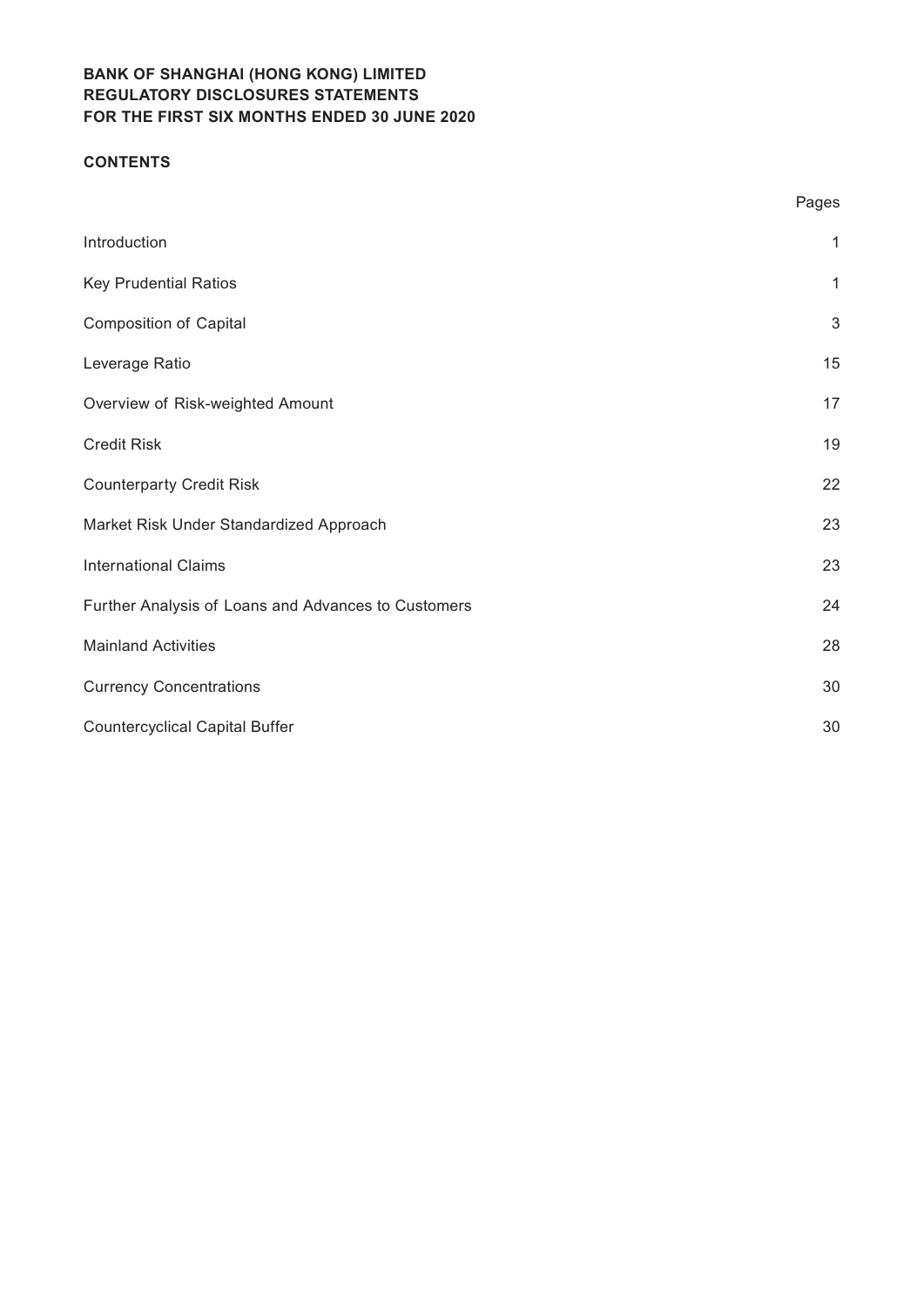#### **1 INTRODUCTION**

The information contained in this document is for Bank of Shanghai (Hong Kong) Limited ("**the Company**") and its subsidiaries (together "**the Group**") and is prepared in accordance with the Banking (Disclosure) Rules and disclosure templates issued by the Hong Kong Monetary Authority ("**HKMA**").

#### **Basis of preparation**

For regulatory reporting purpose, the Company is required to report its capital adequacy ratios, leverage ratios and liquidity maintenance ratio ("**LMR**") on an unconsolidated basis. The other financial information contained in this document is prepared based on an unconsolidated base unless otherwise specified.

In calculating the risk-weighted amount ("**RWA**"), the Company adopted the Standardised (Credit Risk) Approach for credit risk and the Standardised (Market Risk) Approach for market risk. For operational risk, the capital requirement was determined by using the Basic Indicator Approach.

#### **2 KEY PRUDENTIAL RATIOS**

The following table provides an overview of the Bank's key prudential ratios.

| <b>In HK\$'000</b> |                                                                                  | As at<br>30 June<br>2020 | As at<br>31 March<br>2020 | As at<br>31 December<br>2019 | As at<br>30 September<br>2019 | As at<br>30 June<br>2019 |
|--------------------|----------------------------------------------------------------------------------|--------------------------|---------------------------|------------------------------|-------------------------------|--------------------------|
|                    | <b>Regulatory Capital (amount)</b>                                               |                          |                           |                              |                               |                          |
| 1                  | Common Equity Tier 1 (CET1)                                                      | 4,468,116                | 4,450,629                 | 4,428,235                    | 4,340,840                     | 4,290,815                |
| 2                  | Tier 1                                                                           | 4,468,116                | 4,450,629                 | 4,428,235                    | 4,340,840                     | 4,290,815                |
| 3                  | <b>Total Capital</b>                                                             | 4,667,587                | 4,647,946                 | 4,617,876                    | 4,551,023                     | 4,493,613                |
|                    | RWA (amount)                                                                     |                          |                           |                              |                               |                          |
| 4                  | <b>Total RWA</b>                                                                 | 23,873,089               | 24,301,000                | 22,275,177                   | 21,877,841                    | 19,912,970               |
|                    | Risk-based regulatory capital ratios (as a<br>percentage of RWA)                 |                          |                           |                              |                               |                          |
| 5                  | CET1 ratio (%)                                                                   | 18.7                     | 18.3                      | 19.9                         | 19.8                          | 21.5                     |
| 6                  | Tier 1 ratio (%)                                                                 | 18.7                     | 18.3                      | 19.9                         | 19.8                          | 21.5                     |
| $\overline{7}$     | Total Capital ratio (%)                                                          | 19.6                     | 19.1                      | 20.7                         | 20.8                          | 22.6                     |
|                    | Additional CET1 buffer requirements (as a<br>percentage of RWA)                  |                          |                           |                              |                               |                          |
| 8                  | Capital conservation buffer requirement (%)                                      | 2.500                    | 2.500                     | 2.500                        | 2.500                         | 2.500                    |
| 9                  | Countercyclical capital buffer requirement (%)                                   | 0.432                    | 0.425                     | 0.859                        | 0.941                         | 0.921                    |
| 10                 | Higher loss absorbency requirements (%) (applicable<br>only to G-SIBs or D-SIBs) |                          |                           |                              |                               |                          |
| 11                 | Total Al-specific CET1 buffer requirements (%)                                   | 2.932                    | 2.925                     | 3.359                        | 3.441                         | 3.421                    |
| 12                 | CET1 available after meeting the AI's minimum<br>capital requirements (%)        | 11.6                     | 11.1                      | 12.7                         | 12.8                          | 14.6                     |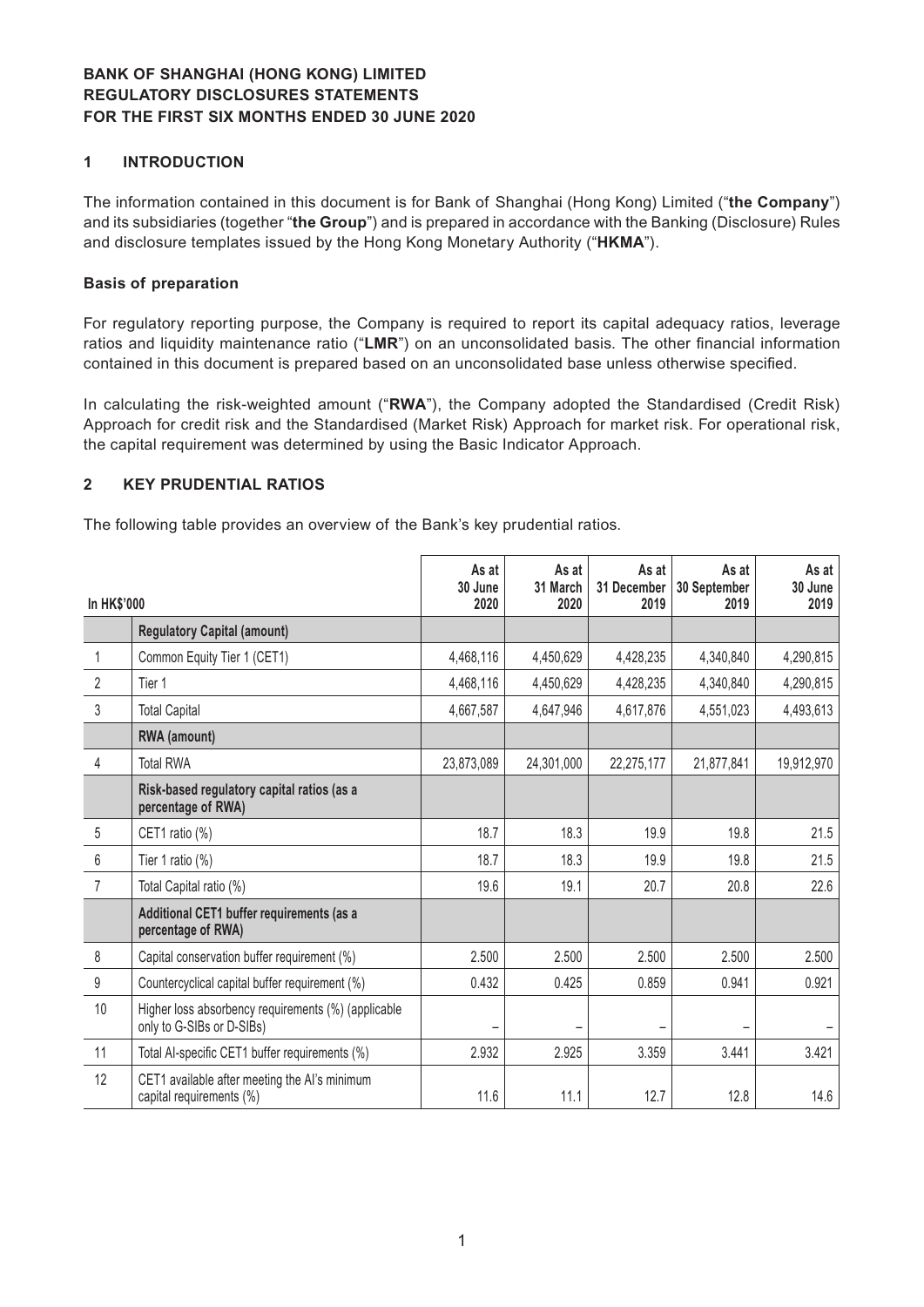# **2 KEY PRUDENTIAL RATIOS (CONTINUED)**

| In HK\$'000 |                                                                              | As at<br>30 June<br>2020 | As at<br>31 March<br>2020 | As at<br>31 December<br>2019 | As at<br>30 September<br>2019 | As at<br>30 June<br>2019 |
|-------------|------------------------------------------------------------------------------|--------------------------|---------------------------|------------------------------|-------------------------------|--------------------------|
|             | <b>Basel III Leverage ratio</b>                                              |                          |                           |                              |                               |                          |
| 13          | Total Leverage ratio (LR) exposure measure                                   | 28,849,625               | 31,103,401                | 28,657,661                   | 26,073,219                    | 23,730,798               |
| 14          | $LR$ (%)                                                                     | 15.5                     | 14.3                      | 15.5                         | 16.6                          | 18.1                     |
|             | Liquidity Coverage Ratio (LCR) / Liquidity<br><b>Maintenance Ratio (LMR)</b> |                          |                           |                              |                               |                          |
|             | Applicable to category 1 institution only:                                   |                          |                           |                              |                               |                          |
| 15          | Total high quality liquid assets (HQLA)                                      | NA                       | <b>NA</b>                 | <b>NA</b>                    | <b>NA</b>                     | <b>NA</b>                |
| 16          | Total net cash outflows                                                      | <b>NA</b>                | <b>NA</b>                 | <b>NA</b>                    | <b>NA</b>                     | NA                       |
| 17          | LCR(%)                                                                       | <b>NA</b>                | <b>NA</b>                 | <b>NA</b>                    | <b>NA</b>                     | <b>NA</b>                |
|             | Applicable to category 2 institution only:                                   |                          |                           |                              |                               |                          |
| 17a         | LMR $(\%)$                                                                   | 65.8                     | 55.7                      | 51.6                         | 55.2                          | 56.6                     |
|             | Net Stable Funding Ratio (NSFR) / Core Funding<br>Ratio (CFR)                |                          |                           |                              |                               |                          |
|             | Applicable to category 1 institution only:                                   |                          |                           |                              |                               |                          |
| 18          | Total available stable funding                                               | <b>NA</b>                | <b>NA</b>                 | <b>NA</b>                    | <b>NA</b>                     | <b>NA</b>                |
| 19          | Total required Stable funding                                                | <b>NA</b>                | <b>NA</b>                 | <b>NA</b>                    | <b>NA</b>                     | <b>NA</b>                |
| 20          | NSFR (%)                                                                     | <b>NA</b>                | <b>NA</b>                 | NA                           | NA                            | <b>NA</b>                |
|             | Applicable to category 2A institution only:                                  |                          |                           |                              |                               |                          |
| 20a         | CFR (%)                                                                      | 112.5                    | 119.3                     | 109.6                        | 112.9                         | 110.8                    |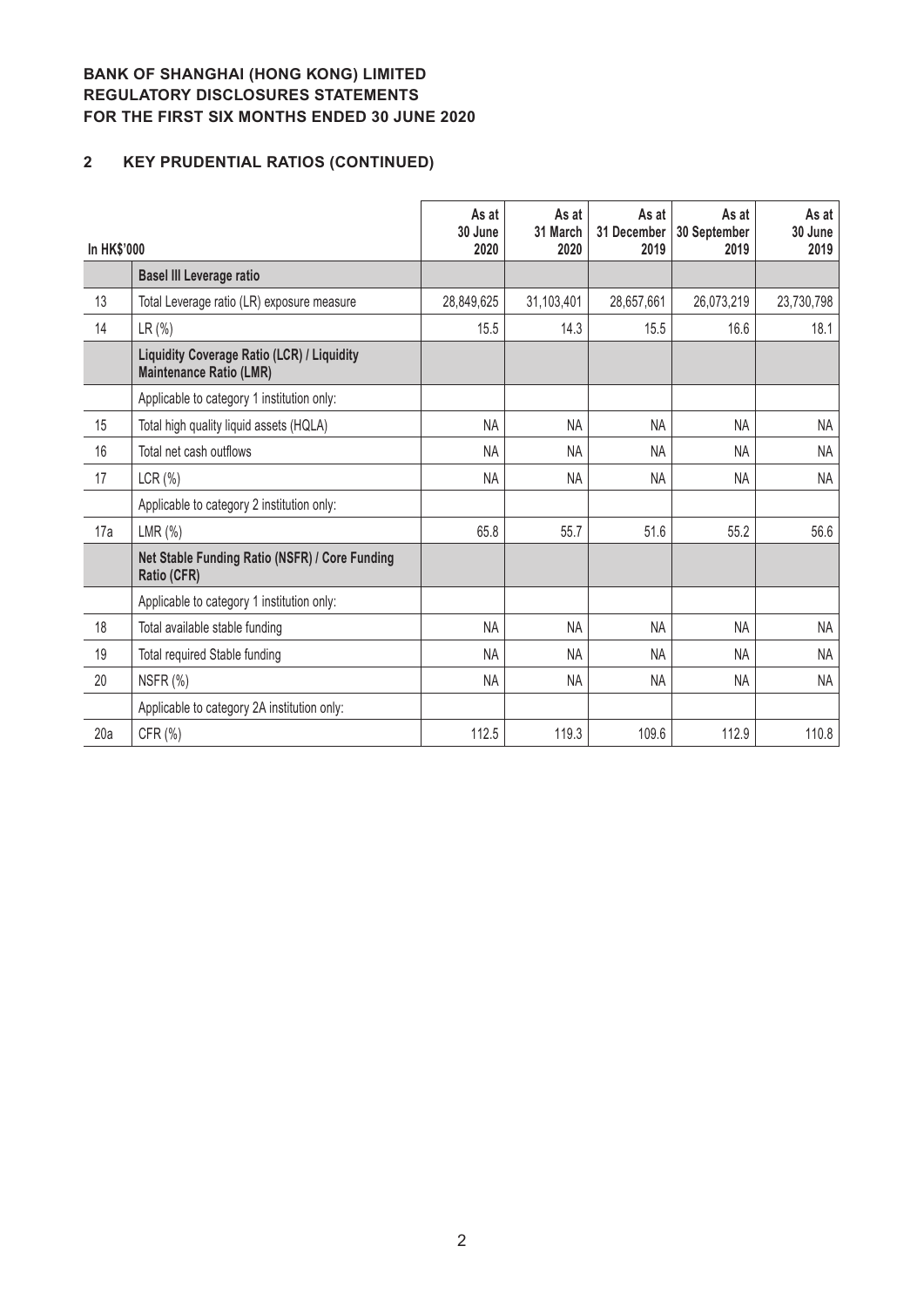#### **3 COMPOSITION OF CAPITAL**

#### **(a) Financial Statements and Regulatory Scope of Consolidation**

Capital adequacy ratios were calculated in accordance with the Capital Rules issued by the HKMA. The basis of consolidation for regulatory reporting purposes is different from the basis of consolidation for accounting purposes. As specified in a notice from the HKMA in accordance with Section 3C of the Capital Rules, the Company is only required to calculate capital adequacy ratio on an unconsolidated basis. Subsidiaries not included in consolidation for regulatory reporting purposes are companies that are authorised and supervised by a regulator and are subject to supervisory arrangements regarding the maintenance of adequate capital to support business activities comparable to those prescribed for authorized institutions under the Capital Rules and the Banking Ordinance. Details of subsidiaries that are not included in consolidation for regulatory reporting purposes are as follows:

| Name of companies                                                                         | <b>Principal activities</b>                     | <b>Total assets</b><br>as at<br>30 June 2020<br><b>HK\$'000</b> | <b>Total equity</b><br>as at<br>30 June 2020<br><b>HK\$'000</b> |
|-------------------------------------------------------------------------------------------|-------------------------------------------------|-----------------------------------------------------------------|-----------------------------------------------------------------|
|                                                                                           |                                                 |                                                                 |                                                                 |
| <b>BOSC International Company Limited</b>                                                 | Corporate finance                               | 889,208                                                         | 826,755                                                         |
| <b>BOSC International Securities Limited</b>                                              | Securities brokerage                            | 9,997                                                           | 9,920                                                           |
| <b>BOSC International Asset Management Limited</b>                                        | Asset management                                | 5,000                                                           | 4,920                                                           |
| <b>BOSC International Capital Limited</b>                                                 | Corporate finance                               | 10,000                                                          | 9,920                                                           |
| <b>BOSC</b> International Investment Limited                                              | Investment trading                              | 7,186,397                                                       | 173,379                                                         |
| BOSC International (Shenzhen) Company Limited                                             | Corporate advisory                              | 593,857                                                         | 272,984                                                         |
| <b>BOSC International Advisory (Shenzhen) Company</b><br>Limited                          | Corporate advisory                              | 154,641                                                         | 49,248                                                          |
| <b>BOSC International Equity Investment Fund</b><br>Management (Shenzhen) Company Limited | Fund management                                 | 1,488                                                           | (1, 128)                                                        |
| BOSC International Investment (Shenzhen) Company<br>Limited                               | Investment trading                              | 3,976                                                           | 3,680                                                           |
| <b>BOSC International (BVI) Limited</b>                                                   | Special purpose entity for<br>financing         | 3,944,404                                                       | 16,043                                                          |
| BOSC International Investment (BVI) Limited                                               | Special purpose entity for<br>business projects |                                                                 | (11)                                                            |
| <b>BOSCI Stable Income Fund SP</b>                                                        | Investment fund                                 | 286,500                                                         | 210,809                                                         |
| <b>BOSCI (BVI) Limited</b>                                                                | Special purpose entity for<br>financing         |                                                                 |                                                                 |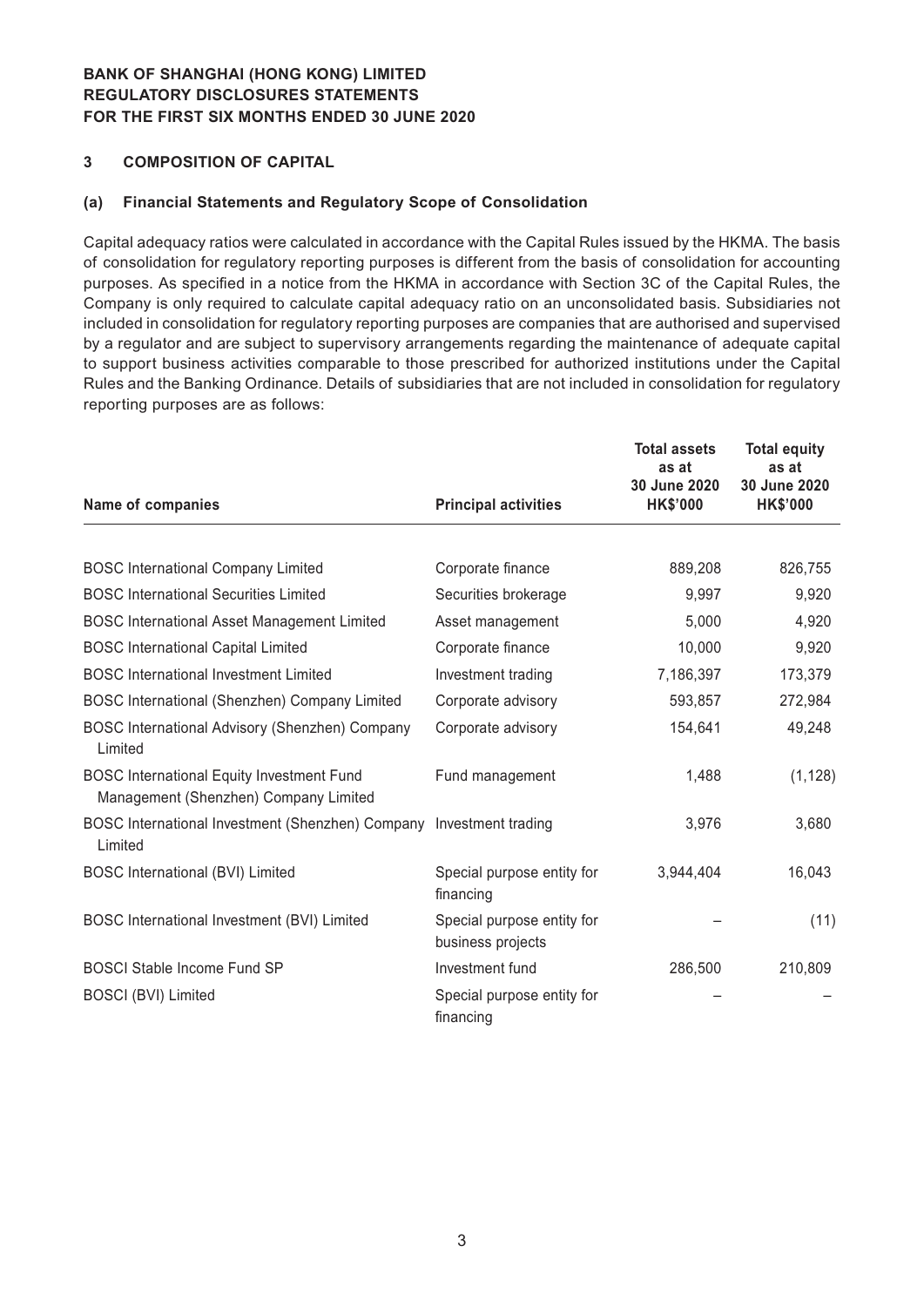## **3 COMPOSITION OF CAPITAL (CONTINUED)**

#### **(b) Capital Adequacy and Reconciliation of Regulatory Capital to the Balance Sheet**

#### **Table 1 : Reconciliation of Regulatory Scope Consolidated Balance Sheet to Capital Components**

|                                                                            | <b>Balance sheet</b><br>as in published<br>disclosure<br>statements | <b>Under</b><br>regulatory<br>scope of<br>consolidation | <b>Cross</b><br>reference<br>to Capital<br><b>Disclosures</b> |
|----------------------------------------------------------------------------|---------------------------------------------------------------------|---------------------------------------------------------|---------------------------------------------------------------|
|                                                                            | As at<br>30 June 2020                                               | As at<br>30 June 2020                                   |                                                               |
|                                                                            | HK\$'000                                                            | HK\$'000                                                |                                                               |
| <b>Assets</b>                                                              |                                                                     |                                                         |                                                               |
| Cash and balances from banks and central bank                              | 1,599,083                                                           | 1,243,644                                               |                                                               |
| of which: collective provision eligible for inclusion in Tier 2<br>capital |                                                                     | 293                                                     | (1)                                                           |
| Placements with and advances to banks                                      | 1,965,936                                                           | 1,965,936                                               |                                                               |
| of which: collective provision eligible for inclusion in Tier 2<br>capital |                                                                     | 810                                                     | (2)                                                           |
| Financial assets at fair value through profit and loss                     | 806,108                                                             | 434,368                                                 |                                                               |
| Derivative financial assets                                                | 37,888                                                              | 37,888                                                  |                                                               |
| Loans and advances to customers                                            | 17,809,368                                                          | 17,809,368                                              |                                                               |
| of which: collective provision eligible for inclusion in Tier 2<br>capital |                                                                     | 184,484                                                 | (3)                                                           |
| Investment securities                                                      | 13,954,885                                                          | 6,241,344                                               |                                                               |
| of which: collective provision eligible for inclusion in Tier 2<br>capital |                                                                     | 5,273                                                   | (4)                                                           |
| Interests in associate                                                     | 3,834                                                               |                                                         |                                                               |
| Investment in subsidiary                                                   |                                                                     | 780,000                                                 |                                                               |
| Property and equipment                                                     | 53,287                                                              | 36,922                                                  |                                                               |
| Intangible assets                                                          | 3,719                                                               | 3,491                                                   | (5)                                                           |
| Deferred tax assets                                                        | 38,647                                                              | 26,610                                                  | (6)                                                           |
| of which: deferred tax liabilities related to intangible assets            |                                                                     | 304                                                     | (7)                                                           |
| Other assets                                                               | 313,805                                                             | 208,524                                                 |                                                               |
| <b>Total assets</b>                                                        | 36,586,560                                                          | 28,788,095                                              |                                                               |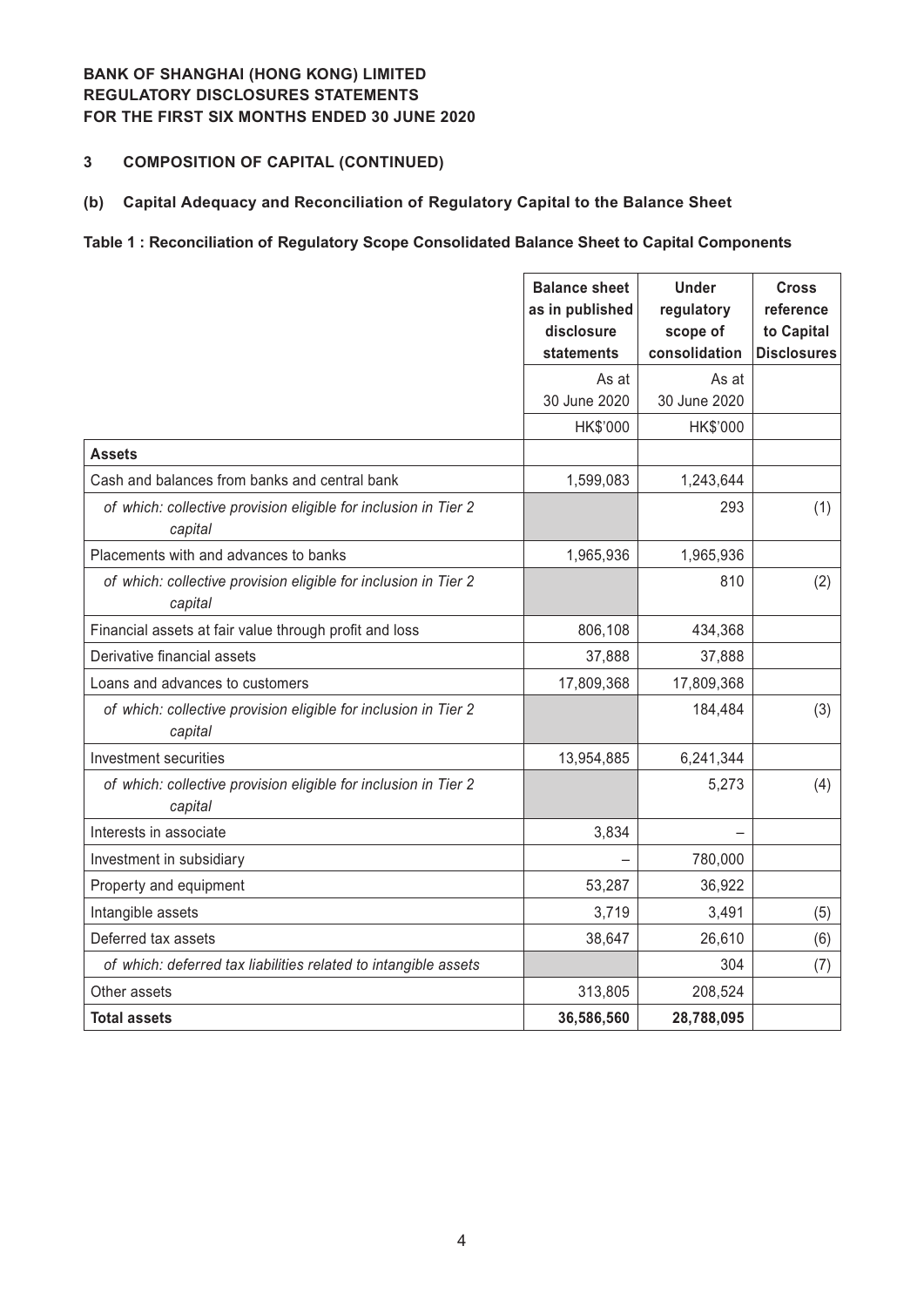# **3 COMPOSITION OF CAPITAL (CONTINUED)**

## **(b) Capital Adequacy and Reconciliation of Regulatory Capital to the Balance Sheet (continued)**

#### **Table 1 : Reconciliation of Regulatory Scope Consolidated Balance Sheet to Capital Components (continued)**

|                                                                            | <b>Balance sheet</b><br>as in published<br>disclosure<br>statements | <b>Under</b><br>regulatory<br>scope of<br>consolidation | <b>Cross</b><br>reference<br>to Capital<br><b>Disclosures</b> |
|----------------------------------------------------------------------------|---------------------------------------------------------------------|---------------------------------------------------------|---------------------------------------------------------------|
|                                                                            | As at<br>30 June 2020                                               | As at<br>30 June 2020                                   |                                                               |
|                                                                            | HK\$'000                                                            | HK\$'000                                                |                                                               |
| <b>Liabilities</b>                                                         |                                                                     |                                                         |                                                               |
| Deposits from customers                                                    | 11,620,840                                                          | 11,646,528                                              |                                                               |
| Deposits from banks                                                        | 8,226,098                                                           | 8,226,098                                               |                                                               |
| Derivative financial liabilities                                           | 52,180                                                              | 52,180                                                  |                                                               |
| Certificates of deposit and other debt securities issued                   | 7,747,220                                                           | 3,876,460                                               |                                                               |
| Current tax payable                                                        | 55,451                                                              | 2,172                                                   |                                                               |
| Lease liabilities                                                          | 44,714                                                              | 31,085                                                  |                                                               |
| Short-term borrowings                                                      | 1,739,439                                                           |                                                         |                                                               |
| <b>Other liabilities</b>                                                   | 1,979,091                                                           | 140,253                                                 |                                                               |
| of which: collective provision eligible for inclusion in Tier 2<br>capital |                                                                     | 8,611                                                   | (8)                                                           |
| <b>Total liabilities</b>                                                   | 31,465,033                                                          | 23,974,776                                              |                                                               |
| <b>Equity</b>                                                              |                                                                     |                                                         |                                                               |
| Share capital                                                              | 4,000,000                                                           | 4,000,000                                               |                                                               |
| of which: amount eligible for CET1                                         | 4,000,000                                                           | 4,000,000                                               | (9)                                                           |
| of which: amount eligible for AT1                                          |                                                                     |                                                         |                                                               |
| Retained profits                                                           | 1,058,159                                                           | 761,587                                                 | (10)                                                          |
| Other reserves                                                             | 63,368                                                              | 51,732                                                  | (11)                                                          |
| of which: regulatory reserves                                              |                                                                     |                                                         |                                                               |
| <b>Total equity</b>                                                        | 5,121,527                                                           | 4,813,319                                               |                                                               |
| <b>Total equity and liabilities</b>                                        | 36,586,560                                                          | 28,788,095                                              |                                                               |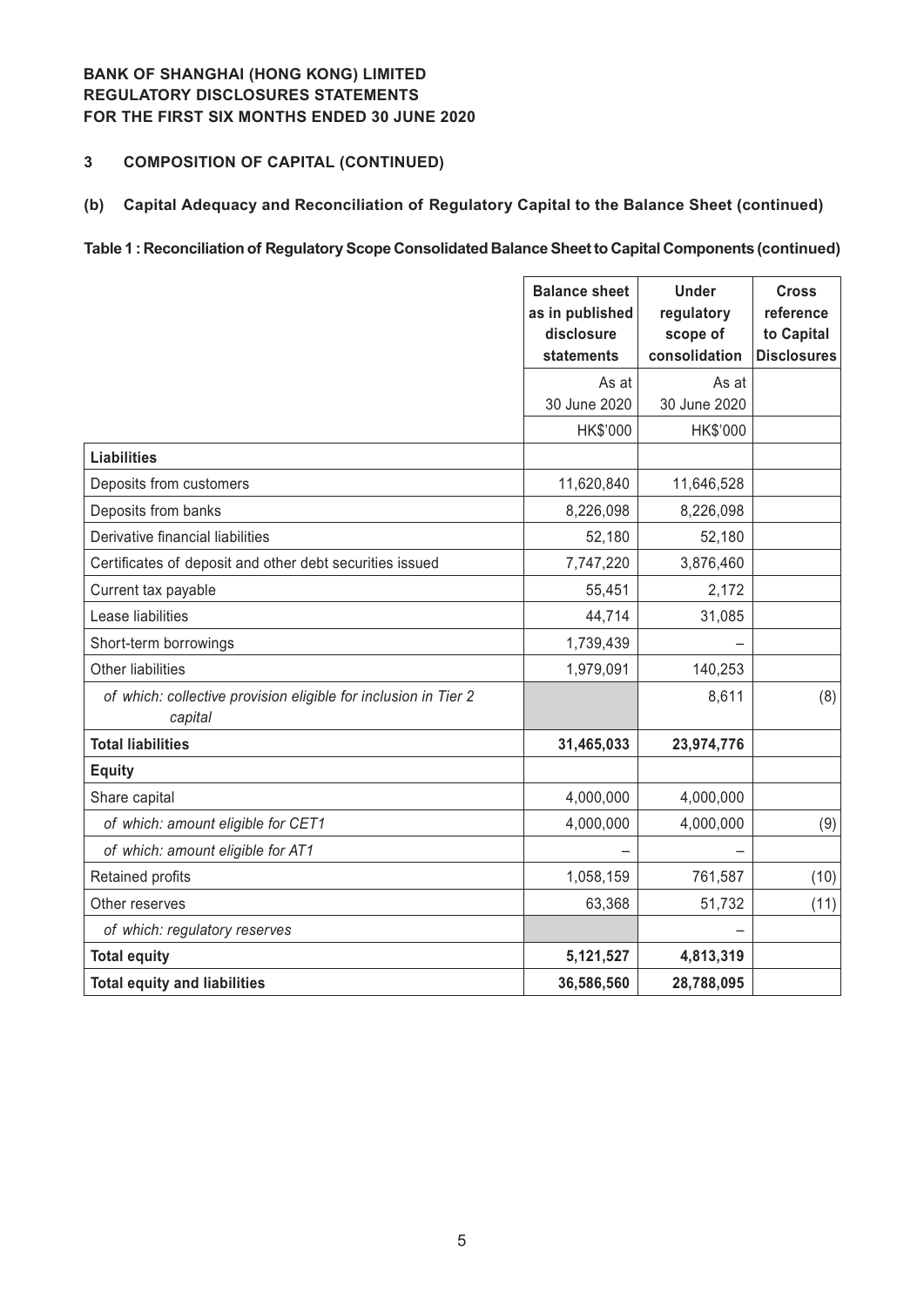## **3 COMPOSITION OF CAPITAL (CONTINUED)**

## **(b) Capital Adequacy and Reconciliation of Regulatory Capital to the Balance Sheet (continued)**

#### **Table 2 : Capital Disclosures**

As the Company does not have any capital deduction qualified for transition arrangement under section 3 of Schedule 4H of the Banking (Capital) Rules ("**BCR**"), the Company has applied full capital deductions under BCR and the Company adopted this Capital Disclosures Template for making disclosures specified in the relevant subsections of section 24 of Banking (Disclosures) Rules.

|              |                                                                                                                                                                                            | (a)             | (b)                                                                                                                          |  |  |
|--------------|--------------------------------------------------------------------------------------------------------------------------------------------------------------------------------------------|-----------------|------------------------------------------------------------------------------------------------------------------------------|--|--|
|              |                                                                                                                                                                                            | <b>HK\$'000</b> | Source based<br>on reference<br>numbers/letters<br>of the balance<br>sheet under the<br>regulatory scope<br>of consolidation |  |  |
|              | <b>CET1 capital: instruments and reserves</b>                                                                                                                                              |                 |                                                                                                                              |  |  |
| 1            | Directly issued qualifying CET1 capital instruments plus any related share premium                                                                                                         | 4,000,000       | (9)                                                                                                                          |  |  |
| 2            | Retained earnings                                                                                                                                                                          | 761,587         | (10)                                                                                                                         |  |  |
| 3            | Disclosed reserves                                                                                                                                                                         | 51,732          | (11)                                                                                                                         |  |  |
| 4            | Directly issued capital subject to phase-out arrangements from CET1 (only applicable to non-joint stock<br>companies)                                                                      | Not applicable  | Not applicable                                                                                                               |  |  |
| 5            | Minority interests arising from CET1 capital instruments issued by consolidated bank subsidiaries and<br>held by third parties (amount allowed in CET1 capital of the consolidation group) |                 |                                                                                                                              |  |  |
| $\mathbf{C}$ | CET1 conital hofers requisions adjustments                                                                                                                                                 | A 049 940       |                                                                                                                              |  |  |

|    | held by third parties (amount allowed in CET1 capital of the consolidation group)                                                             |           |             |
|----|-----------------------------------------------------------------------------------------------------------------------------------------------|-----------|-------------|
| 6  | CET1 capital before regulatory adjustments                                                                                                    | 4,813,319 |             |
|    | <b>CET1</b> capital: regulatory deductions                                                                                                    |           |             |
|    | Valuation adjustments                                                                                                                         |           |             |
| 8  | Goodwill (net of associated deferred tax liabilities)                                                                                         |           |             |
| 9  | Other intangible assets (net of associated deferred tax liabilities)                                                                          | 3,187     | $(5) - (7)$ |
| 10 | Deferred tax assets (net of deferred tax liabilities)                                                                                         | 26,914    | $(6) + (7)$ |
| 11 | Cash flow hedge reserve                                                                                                                       |           |             |
| 12 | Excess of total EL amount over total eligible provisions under the IRB approach                                                               |           |             |
| 13 | Credit-enhancing interest-only strip, and any gain-on-sale and other increase in the CET1 capital arising<br>from securitization transactions |           |             |
| 14 | Gains and losses due to changes in own credit risk on fair valued liabilities                                                                 |           |             |
| 15 | Defined benefit pension fund net assets (net of associated deferred tax liabilities)                                                          |           |             |
| 16 | Investments in own CET1 capital instruments (if not already netted off paid-in capital on reported<br>balance sheet)                          |           |             |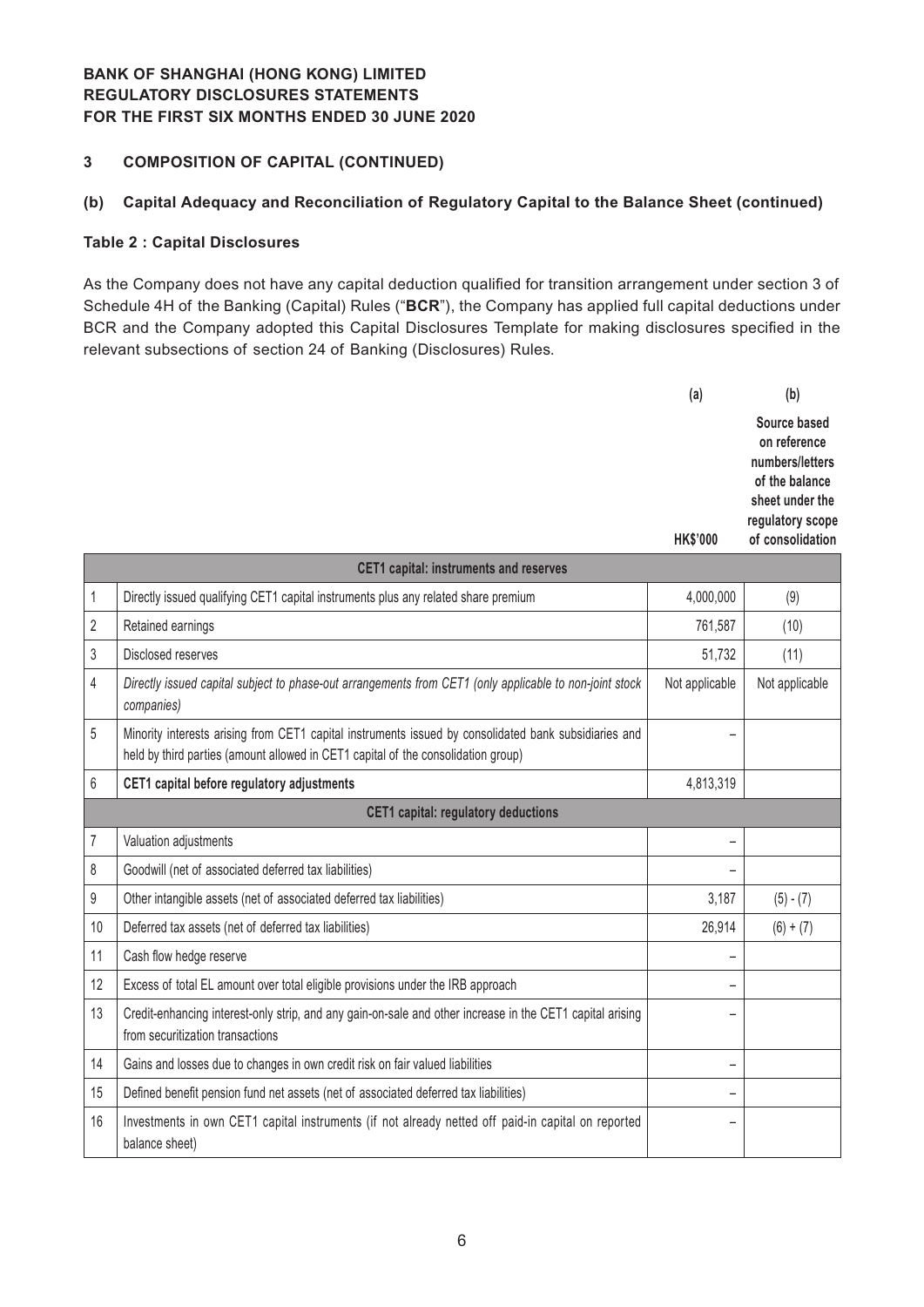# **3 COMPOSITION OF CAPITAL (CONTINUED)**

# **(b) Capital Adequacy and Reconciliation of Regulatory Capital to the Balance Sheet (continued)**

|                 |                                                                                                                                                                                          | (a)             | (b)                                                                                                                          |
|-----------------|------------------------------------------------------------------------------------------------------------------------------------------------------------------------------------------|-----------------|------------------------------------------------------------------------------------------------------------------------------|
|                 |                                                                                                                                                                                          | <b>HK\$'000</b> | Source based<br>on reference<br>numbers/letters<br>of the balance<br>sheet under the<br>regulatory scope<br>of consolidation |
| 17              | Reciprocal cross-holdings in CET1 capital instruments                                                                                                                                    |                 |                                                                                                                              |
| 18              | Insignificant capital investments in CET1 capital instruments issued by financial sector entities that are<br>outside the scope of regulatory consolidation (amount above 10% threshold) |                 |                                                                                                                              |
| 19              | Significant capital investments in CET1 capital instruments issued by financial sector entities that are<br>outside the scope of regulatory consolidation (amount above 10% threshold)   | 315,102         |                                                                                                                              |
| 20              | Mortgage servicing rights (net of associated deferred tax liabilities)                                                                                                                   | Not applicable  | Not applicable                                                                                                               |
| 21              | Deferred tax assets arising from temporary differences (net of associated deferred tax liabilities)                                                                                      | Not applicable  | Not applicable                                                                                                               |
| 22              | Amount exceeding the 15% threshold                                                                                                                                                       | Not applicable  | Not applicable                                                                                                               |
| 23              | of which: significant investments in the ordinary share of financial sector entities                                                                                                     | Not applicable  | Not applicable                                                                                                               |
| 24              | of which: mortgage servicing rights                                                                                                                                                      | Not applicable  | Not applicable                                                                                                               |
| 25              | of which: deferred tax assets arising from temporary differences                                                                                                                         | Not applicable  | Not applicable                                                                                                               |
| 26              | National specific regulatory adjustments applied to CET1 capital                                                                                                                         |                 |                                                                                                                              |
| 26a             | Cumulative fair value gains arising from the revaluation of land and buildings (own-use and investment<br>properties)                                                                    |                 |                                                                                                                              |
| 26 <sub>b</sub> | Regulatory reserve for general banking risks                                                                                                                                             | -               |                                                                                                                              |
| 26c             | Securitization exposures specified in a notice given by the MA                                                                                                                           |                 |                                                                                                                              |
| 26d             | Cumulative losses below depreciated cost arising from the institution's holdings of land and buildings                                                                                   | -               |                                                                                                                              |
| 26e             | Capital shortfall of regulated non-bank subsidiaries                                                                                                                                     | -               |                                                                                                                              |
| 26f             | Capital investment in a connected company which is a commercial entity (amount above 15% of the<br>reporting institution's capital base)                                                 | -               |                                                                                                                              |
| 27              | Regulatory deductions applied to CET1 capital due to insufficient AT1 capital and Tier 2 capital to cover<br>deductions                                                                  |                 |                                                                                                                              |
| 28              | Total regulatory deductions to CET1 capital                                                                                                                                              | 345,203         |                                                                                                                              |
| 29              | <b>CET1</b> capital                                                                                                                                                                      | 4,468,116       |                                                                                                                              |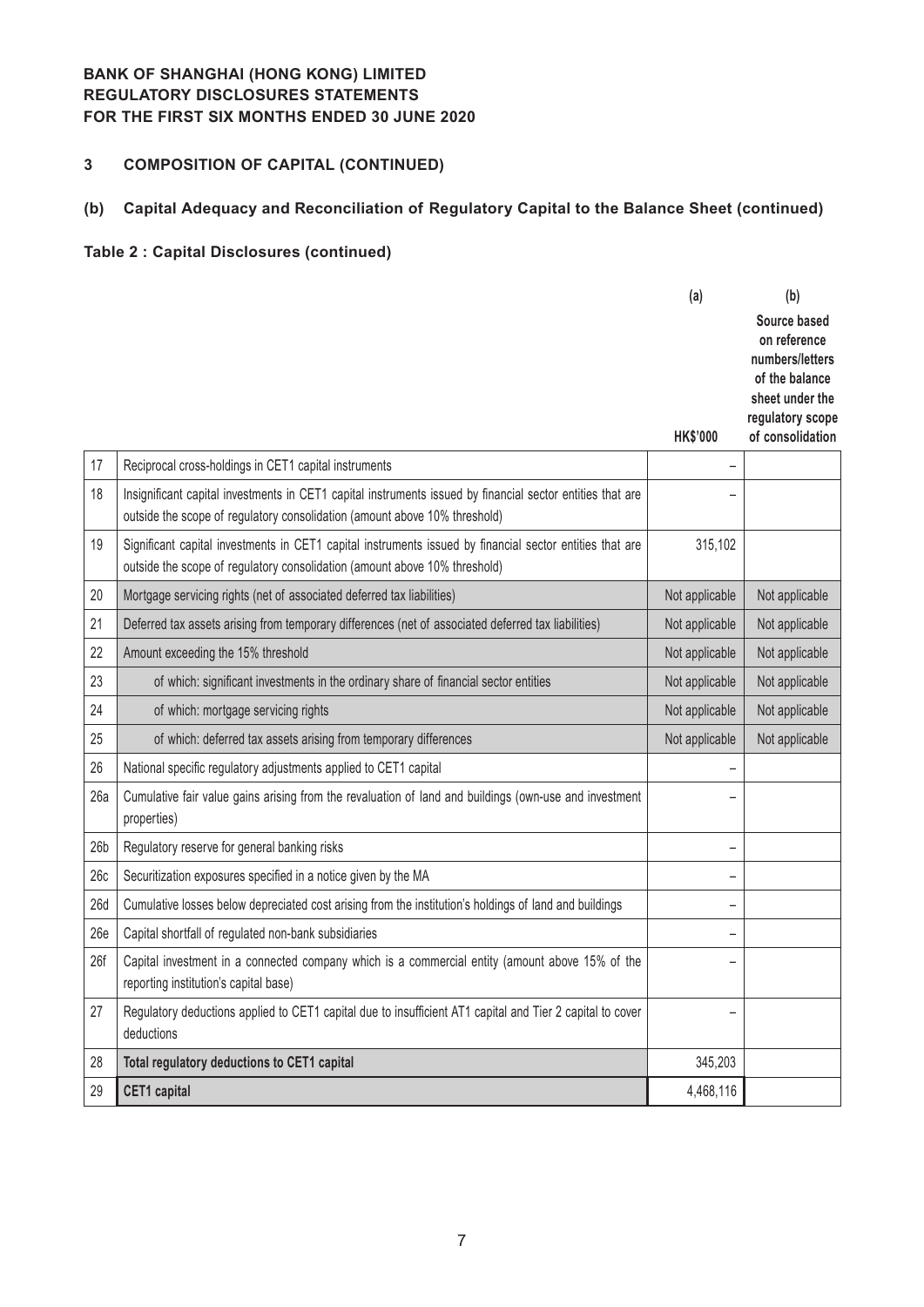# **3 COMPOSITION OF CAPITAL (CONTINUED)**

# **(b) Capital Adequacy and Reconciliation of Regulatory Capital to the Balance Sheet (continued)**

|    |                                                                                                                                                                                         | (a)                      | (b)                                                                                                                          |
|----|-----------------------------------------------------------------------------------------------------------------------------------------------------------------------------------------|--------------------------|------------------------------------------------------------------------------------------------------------------------------|
|    |                                                                                                                                                                                         | <b>HK\$'000</b>          | Source based<br>on reference<br>numbers/letters<br>of the balance<br>sheet under the<br>regulatory scope<br>of consolidation |
|    | AT1 capital: instruments                                                                                                                                                                |                          |                                                                                                                              |
| 30 | Qualifying AT1 capital instruments plus any related share premium                                                                                                                       | -                        |                                                                                                                              |
| 31 | of which: classified as equity under applicable accounting standards                                                                                                                    | ۳                        |                                                                                                                              |
| 32 | of which: classified as liabilities under applicable accounting standards                                                                                                               | $\overline{\phantom{0}}$ |                                                                                                                              |
| 33 | Capital instruments subject to phase-out arrangements from AT1 capital                                                                                                                  | $\overline{\phantom{0}}$ |                                                                                                                              |
| 34 | AT1 capital instruments issued by consolidated bank subsidiaries and held by third parties (amount<br>allowed in AT1 capital of the consolidation group)                                | ۳                        |                                                                                                                              |
| 35 | of which: AT1 capital instruments issued by subsidiaries subject to phase-out arrangements                                                                                              | -                        |                                                                                                                              |
| 36 | AT1 capital before regulatory deductions                                                                                                                                                |                          |                                                                                                                              |
|    | AT1 capital: regulatory deductions                                                                                                                                                      |                          |                                                                                                                              |
| 37 | Investments in own AT1 capital instruments                                                                                                                                              |                          |                                                                                                                              |
| 38 | Reciprocal cross-holdings in AT1 capital instruments                                                                                                                                    | $\overline{\phantom{0}}$ |                                                                                                                              |
| 39 | Insignificant capital investments in AT1 capital instruments issued by financial sector entities that are<br>outside the scope of regulatory consolidation (amount above 10% threshold) |                          |                                                                                                                              |
| 40 | Significant capital investments in AT1 capital instruments issued by financial sector entities that are<br>outside the scope of regulatory consolidation                                | $\overline{\phantom{0}}$ |                                                                                                                              |
| 41 | National specific regulatory adjustments applied to AT1 capital                                                                                                                         | $\overline{\phantom{0}}$ |                                                                                                                              |
| 42 | Regulatory deductions applied to AT1 capital due to insufficient Tier 2 capital to cover deductions                                                                                     | $\overline{\phantom{0}}$ |                                                                                                                              |
| 43 | Total regulatory deductions to AT1 capital                                                                                                                                              | -                        |                                                                                                                              |
| 44 | AT1 capital                                                                                                                                                                             |                          |                                                                                                                              |
| 45 | Tier 1 capital (T1 = CET1 + AT1)                                                                                                                                                        | 4,468,116                |                                                                                                                              |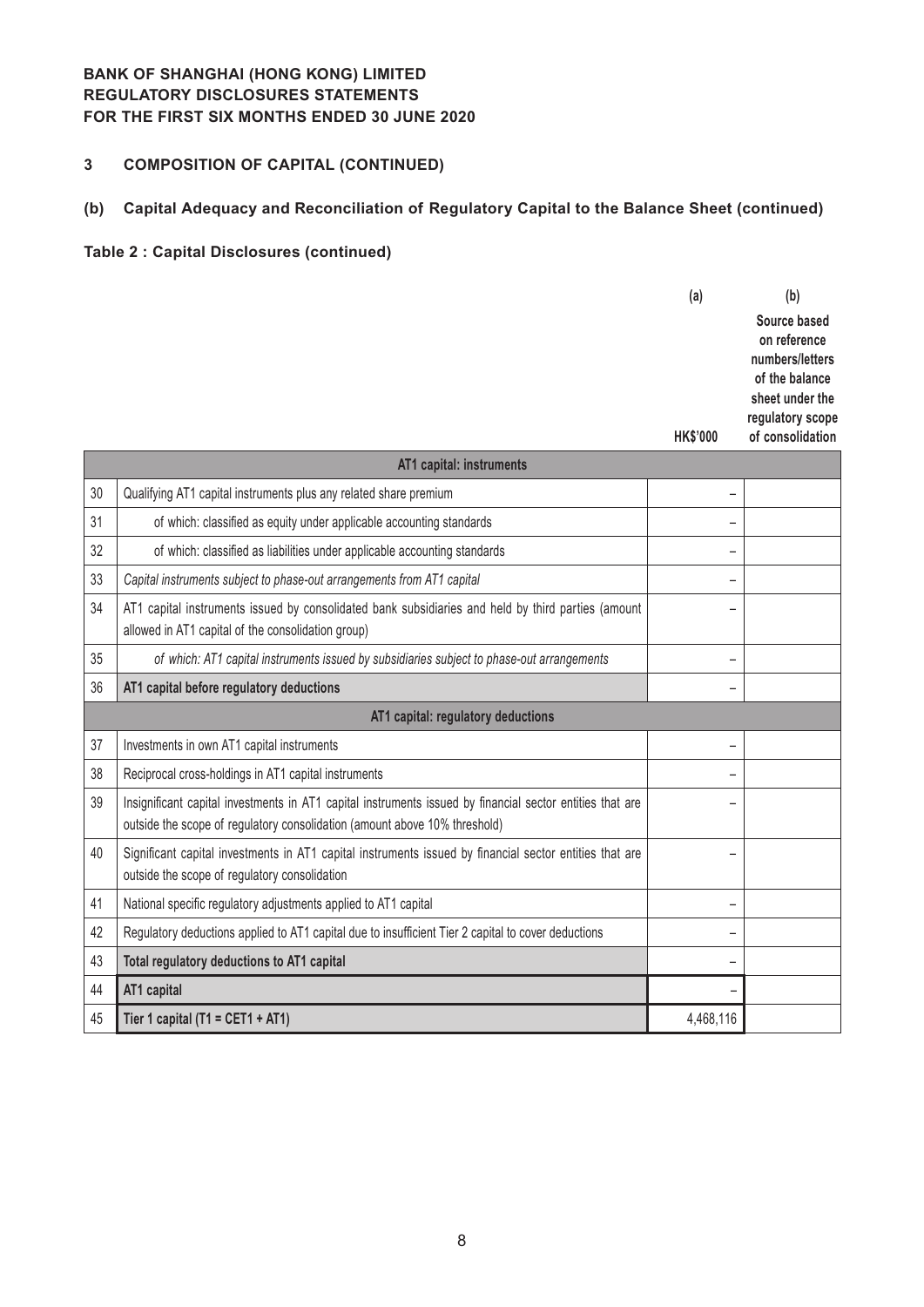# **3 COMPOSITION OF CAPITAL (CONTINUED)**

# **(b) Capital Adequacy and Reconciliation of Regulatory Capital to the Balance Sheet (continued)**

|     |                                                                                                                                                                                            | (a)                      | (b)                                                                                                      |
|-----|--------------------------------------------------------------------------------------------------------------------------------------------------------------------------------------------|--------------------------|----------------------------------------------------------------------------------------------------------|
|     |                                                                                                                                                                                            |                          | Source based<br>on reference<br>numbers/letters<br>of the balance<br>sheet under the<br>regulatory scope |
|     |                                                                                                                                                                                            | <b>HK\$'000</b>          | of consolidation                                                                                         |
|     | Tier 2 capital: instruments and provisions                                                                                                                                                 |                          |                                                                                                          |
| 46  | Qualifying Tier 2 capital instruments plus any related share premium                                                                                                                       |                          |                                                                                                          |
| 47  | Capital instruments subject to phase-out arrangements from Tier 2 capital                                                                                                                  |                          |                                                                                                          |
| 48  | Tier 2 capital instruments issued by consolidated bank subsidiaries and held by third parties (amount<br>allowed in Tier 2 capital of the consolidation group)                             |                          |                                                                                                          |
| 49  | of which: capital instruments issued by subsidiaries subject to phase-out arrangements                                                                                                     |                          |                                                                                                          |
| 50  | Collective provisions and regulatory reserve for general banking risks eligible for inclusion in Tier 2<br>capital                                                                         | 199,471                  | $(1) + (2) + (3) +$<br>$(4) + (8)$                                                                       |
| 51  | Tier 2 capital before regulatory deductions                                                                                                                                                | 199,471                  |                                                                                                          |
|     | Tier 2 capital: regulatory deductions                                                                                                                                                      |                          |                                                                                                          |
| 52  | Investments in own Tier 2 capital instruments                                                                                                                                              | $\overline{\phantom{0}}$ |                                                                                                          |
| 53  | Reciprocal cross-holdings in Tier 2 capital instruments                                                                                                                                    |                          |                                                                                                          |
| 54  | Insignificant capital investments in Tier 2 capital instruments issued by financial sector entities that are<br>outside the scope of regulatory consolidation (amount above 10% threshold) | −                        |                                                                                                          |
| 55  | Significant capital investments in Tier 2 capital instruments issued by financial sector entities that are<br>outside the scope of regulatory consolidation                                | -                        |                                                                                                          |
| 56  | National specific regulatory adjustments applied to Tier 2 capital                                                                                                                         | $\overline{a}$           |                                                                                                          |
| 56a | Add back of cumulative fair value gains arising from the revaluation of land and buildings (own-use and<br>investment properties) eligible for inclusion in Tier 2 capital                 | −                        |                                                                                                          |
| 57  | Total regulatory adjustments to Tier 2 capital                                                                                                                                             |                          |                                                                                                          |
| 58  | <b>Tier 2 capital</b>                                                                                                                                                                      | 199,471                  |                                                                                                          |
| 59  | Total regulatory capital (Total capital=Tier 1+Tier 2)                                                                                                                                     | 4,667,587                |                                                                                                          |
| 60  | Total risk weighted assets                                                                                                                                                                 | 23,873,089               |                                                                                                          |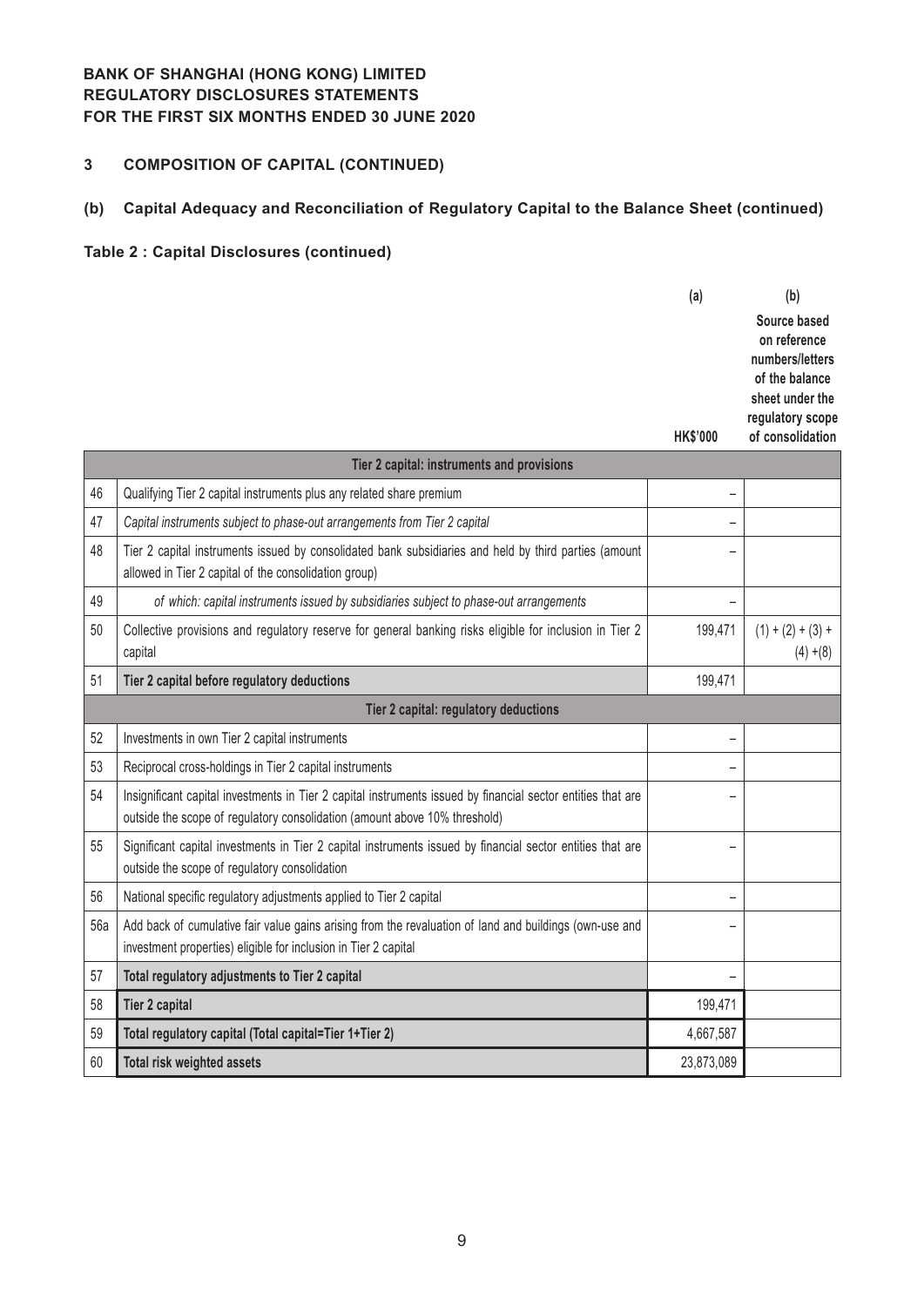# **3 COMPOSITION OF CAPITAL (CONTINUED)**

# **(b) Capital Adequacy and Reconciliation of Regulatory Capital to the Balance Sheet (continued)**

|    |                                                                                                                                                                             | (a)             | (b)                                  |
|----|-----------------------------------------------------------------------------------------------------------------------------------------------------------------------------|-----------------|--------------------------------------|
|    |                                                                                                                                                                             |                 | Source based<br>on reference         |
|    |                                                                                                                                                                             |                 | numbers/letters<br>of the balance    |
|    |                                                                                                                                                                             |                 | sheet under the                      |
|    |                                                                                                                                                                             | <b>HK\$'000</b> | regulatory scope<br>of consolidation |
|    | Capital ratios (as a percentage of risk weighted assets)                                                                                                                    |                 |                                      |
| 61 | <b>CET1</b> capital ratio                                                                                                                                                   | 18.7            |                                      |
| 62 | Tier 1 capital ratio                                                                                                                                                        | 18.7            |                                      |
| 63 | <b>Total capital ratio</b>                                                                                                                                                  | 19.6            |                                      |
| 64 | Institution-specific buffer requirement (capital conservation buffer plus countercyclical capital<br>buffer plus higher loss absorbency requirements)                       | 2.932           |                                      |
| 65 | of which: capital conservation buffer requirement                                                                                                                           | 2.500           |                                      |
| 66 | of which: bank specific countercyclical capital buffer requirement                                                                                                          | 0.432           |                                      |
| 67 | of which: higher loss absorbency requirement                                                                                                                                |                 |                                      |
| 68 | CET1 (as a percentage of RWA) available after meeting minimum capital requirements                                                                                          | 11.6            |                                      |
|    | National minima (if different from Basel 3 minimum)                                                                                                                         |                 |                                      |
| 69 | National CET1 minimum ratio                                                                                                                                                 | Not applicable  | Not applicable                       |
| 70 | National Tier 1 minimum ratio                                                                                                                                               | Not applicable  | Not applicable                       |
| 71 | National Total capital minimum ratio                                                                                                                                        | Not applicable  | Not applicable                       |
|    | Amounts below the thresholds for deduction (before risk weighting)                                                                                                          |                 |                                      |
| 72 | Insignificant capital investments in CET1, AT1 and Tier 2 capital instruments issued by financial sector<br>entities that are outside the scope of regulatory consolidation |                 |                                      |
| 73 | Significant capital investments in CET1 capital instruments issued by financial sector entities that are<br>outside the scope of regulatory consolidation                   | 478,322         |                                      |
| 74 | Mortgage servicing rights (net of related deferred tax liability)                                                                                                           | Not applicable  | Not applicable                       |
| 75 | Deferred tax assets arising from temporary differences (net of related deferred tax liability)                                                                              | Not applicable  | Not applicable                       |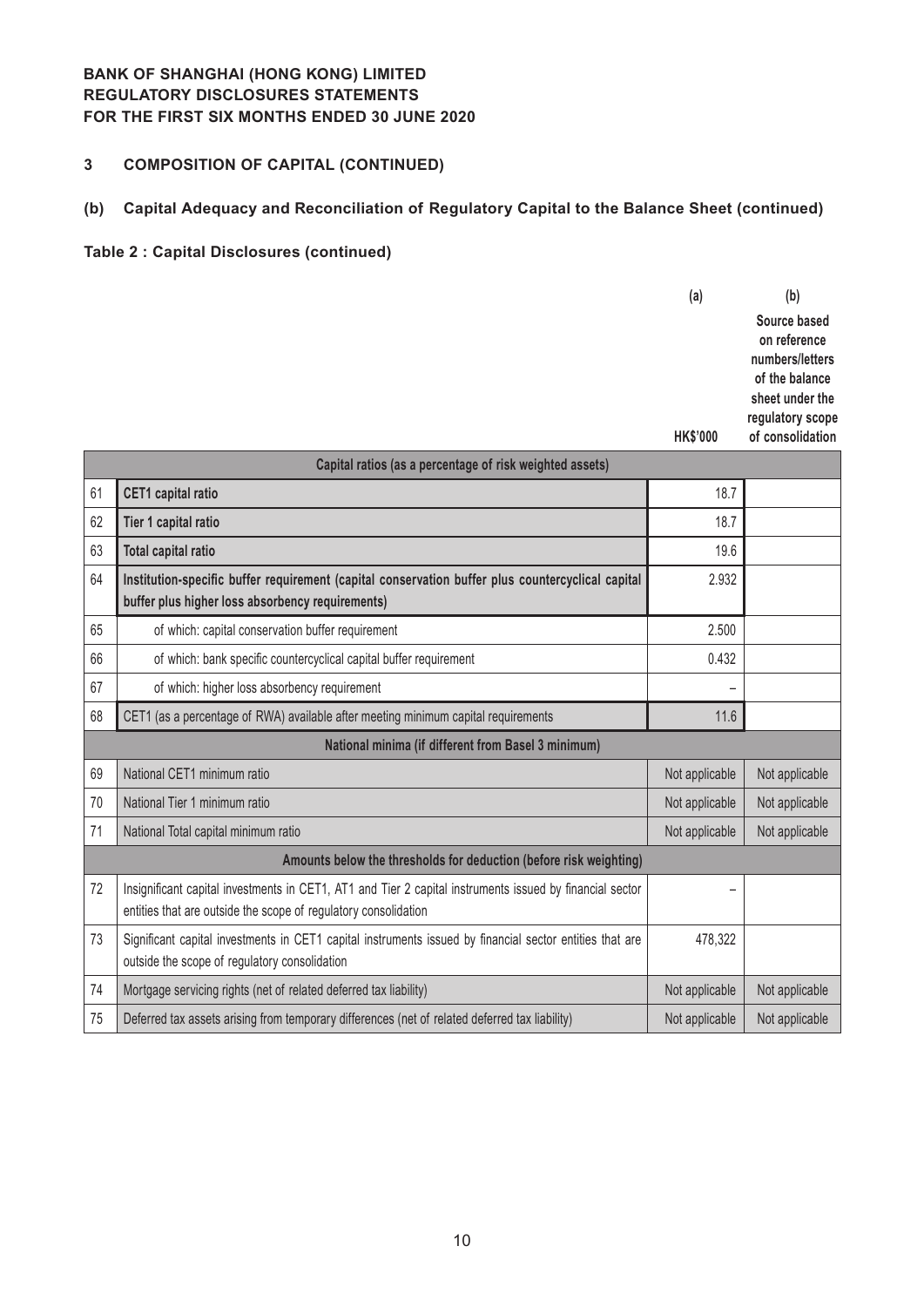# **3 COMPOSITION OF CAPITAL (CONTINUED)**

# **(b) Capital Adequacy and Reconciliation of Regulatory Capital to the Balance Sheet (continued)**

|    |                                                                                                                                                                                        | (a)             | (b)                                                                                                                          |
|----|----------------------------------------------------------------------------------------------------------------------------------------------------------------------------------------|-----------------|------------------------------------------------------------------------------------------------------------------------------|
|    |                                                                                                                                                                                        | <b>HK\$'000</b> | Source based<br>on reference<br>numbers/letters<br>of the balance<br>sheet under the<br>regulatory scope<br>of consolidation |
|    | Applicable caps on the inclusion of provisions in Tier 2 capital                                                                                                                       |                 |                                                                                                                              |
| 76 | Provisions eligible for inclusion in Tier 2 in respect of exposures subject to the BSC approach, or the<br>STC approach and SEC-ERBA, SEC-SA and SEC-FBA (prior to application of cap) | 199,471         |                                                                                                                              |
| 77 | Cap on inclusion of provisions in Tier 2 under the BSC approach, or the STC approach, and SEC-ERBA,<br>SEC-SA and SEC-FBA                                                              | 277,279         |                                                                                                                              |
| 78 | Provisions eligible for inclusion in Tier 2 in respect of exposures subject to the IRB approach and<br>SEC-IRBA (prior to application of cap)                                          |                 |                                                                                                                              |
| 79 | Cap for inclusion of provisions in Tier 2 under the IRB approach and SEC-IRBA                                                                                                          |                 |                                                                                                                              |
|    | Capital instruments subject to phase-out arrangements<br>(only applicable between 1 Jan 2018 and 1 Jan 2022)                                                                           |                 |                                                                                                                              |
| 80 | Current cap on CET1 capital instruments subject to phase-out arrangements                                                                                                              | Not applicable  | Not applicable                                                                                                               |
| 81 | Amount excluded from CET1 due to cap (excess over cap after redemptions and maturities)                                                                                                | Not applicable  | Not applicable                                                                                                               |
| 82 | Current cap on AT1 capital instruments subject to phase-out arrangements                                                                                                               |                 |                                                                                                                              |
| 83 | Amount excluded from AT1 capital due to cap (excess over cap after redemptions and maturities)                                                                                         |                 |                                                                                                                              |
| 84 | Current cap on Tier 2 capital instruments subject to phase-out arrangements                                                                                                            |                 |                                                                                                                              |
| 85 | Amount excluded from Tier 2 capital due to cap (excess over cap after redemptions and maturities)                                                                                      |                 |                                                                                                                              |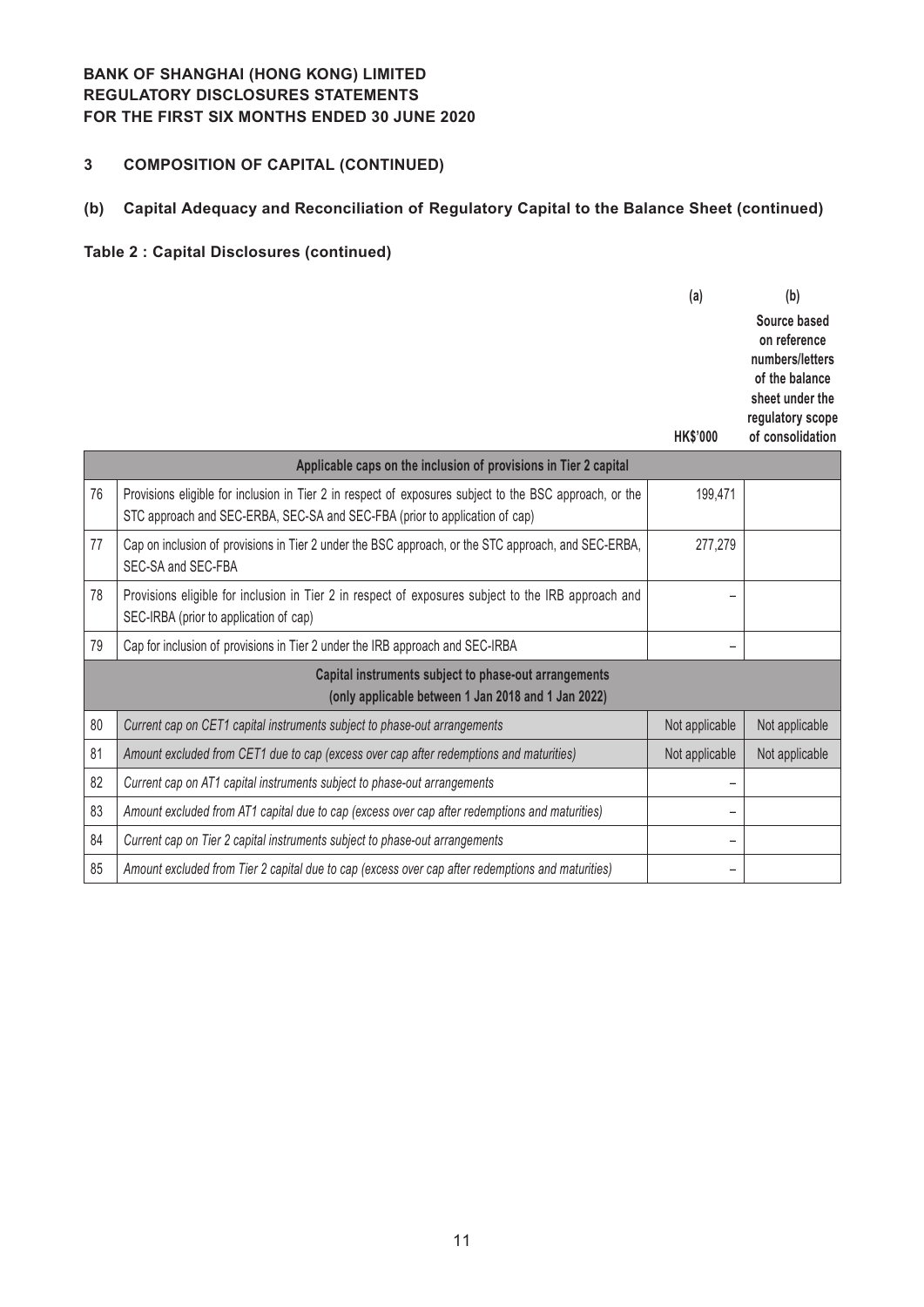# **3 COMPOSITION OF CAPITAL (CONTINUED)**

## **(b) Capital Adequacy and Reconciliation of Regulatory Capital to the Balance Sheet (continued)**

#### **Notes to the Table 2:**

Elements where a more conservative definition has been applied in the BCR relative to that set out in Basel III capital standards:

| <b>Row</b><br>No. | <b>Description</b>                                                                                                                                                                                                                                                                                                                                                                                                                                                                                                                                                                                                                                                                                                                                                                                                                                                                                                                                                                                                                                                                                                                                                                                                                                                                                         | Hong Kong basis | <b>Basel III basis</b> |  |  |
|-------------------|------------------------------------------------------------------------------------------------------------------------------------------------------------------------------------------------------------------------------------------------------------------------------------------------------------------------------------------------------------------------------------------------------------------------------------------------------------------------------------------------------------------------------------------------------------------------------------------------------------------------------------------------------------------------------------------------------------------------------------------------------------------------------------------------------------------------------------------------------------------------------------------------------------------------------------------------------------------------------------------------------------------------------------------------------------------------------------------------------------------------------------------------------------------------------------------------------------------------------------------------------------------------------------------------------------|-----------------|------------------------|--|--|
|                   | Other intangible assets (net of associated deferred<br>tax liabilities)                                                                                                                                                                                                                                                                                                                                                                                                                                                                                                                                                                                                                                                                                                                                                                                                                                                                                                                                                                                                                                                                                                                                                                                                                                    | 3,187           | 3,187                  |  |  |
| 9                 | Explanation<br>As set out in paragraph 87 of the Basel III text issued by the Basel Committee (December<br>2010), mortgage servicing rights ("MSRs") may be given limited recognition in CET1 capital<br>(and hence be excluded from deduction from CET1 capital up to the specified threshold). In<br>Hong Kong, an AI is required to follow the accounting treatment of including MSRs as part of<br>intangible assets reported in the AI's financial statements and to deduct MSRs in full from<br>CET1 capital. Therefore, the amount to be deducted as reported in row 9 may be greater than<br>that required under Basel III. The amount reported under the column "Basel III basis" in this<br>box represents the amount reported in row 9 (i.e. the amount reported under the "Hong Kong<br>basis") adjusted by reducing the amount of MSRs to be deducted to the extent not in excess<br>of the 10% threshold set for MSRs and the aggregate 15% threshold set for MSRs, DTAs<br>arising from temporary differences and significant investments in CET1 capital instruments<br>issued by financial sector entities (excluding those that are loans, facilities or other credit<br>exposures to connected companies) under Basel III.                                                              |                 |                        |  |  |
|                   | Deferred tax assets (net of associated deferred tax<br>liabilities)                                                                                                                                                                                                                                                                                                                                                                                                                                                                                                                                                                                                                                                                                                                                                                                                                                                                                                                                                                                                                                                                                                                                                                                                                                        | 26,914          |                        |  |  |
| 10                | Explanation<br>As set out in paragraphs 69 and 87 of the Basel III text issued by the Basel Committee<br>(December 2010), DTAs of the bank to be realized are to be deducted, whereas DTAs which<br>relate to temporary differences may be given limited recognition in CET1 capital (and hence<br>be excluded from deduction from CET1 capital up to the specified threshold). In Hong Kong,<br>an AI is required to deduct all DTAs in full, irrespective of their origin, from CET1 capital.<br>Therefore, the amount to be deducted as reported in row 10 may be greater than that<br>required under Basel III. The amount reported under the column "Basel III basis" in this box<br>represents the amount reported in row 10 (i.e. the amount reported under the "Hong Kong<br>basis") adjusted by reducing the amount of DTAs to be deducted which relate to temporary<br>differences to the extent not in excess of the 10% threshold set for DTAs arising from<br>temporary differences and the aggregate 15% threshold set for MSRs, DTAs arising from<br>temporary differences and significant investments in CET1 capital instruments issued by<br>financial sector entities (excluding those that are loans, facilities or other credit exposures to<br>connected companies) under Basel III. |                 |                        |  |  |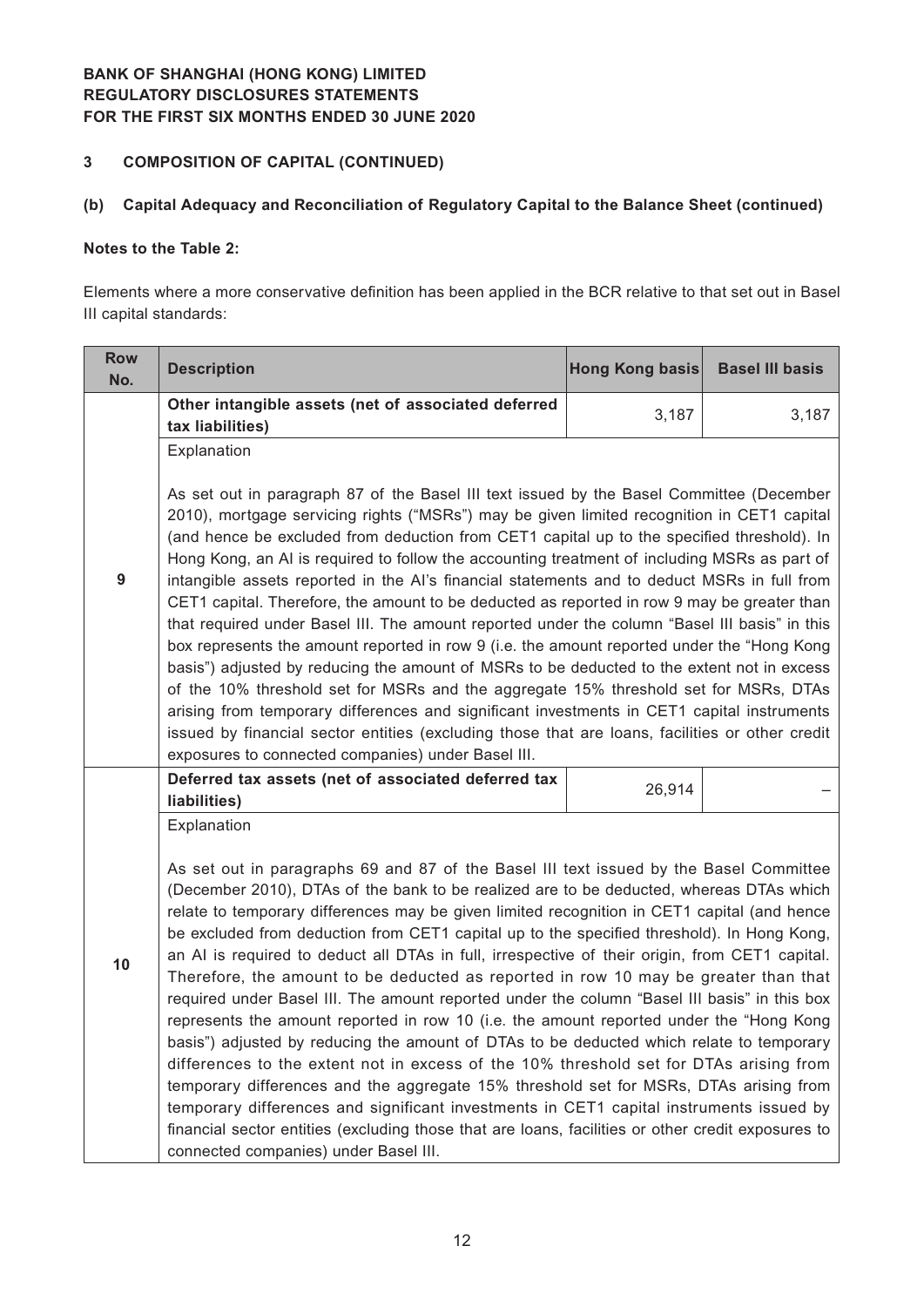# **3 COMPOSITION OF CAPITAL (CONTINUED)**

# **(b) Capital Adequacy and Reconciliation of Regulatory Capital to the Balance Sheet (continued)**

#### **Notes to the Table 2: (continued)**

| <b>Row</b><br>No. | <b>Description</b>                                                                                                                                                                                                                                                                                                                                                                                                                                                                                                                                                                                                                                                                                                                                                                                                                                                                                                                                                                                                                                                                                                                                                                                                                                                                                         | Hong Kong basis | <b>Basel III basis</b> |
|-------------------|------------------------------------------------------------------------------------------------------------------------------------------------------------------------------------------------------------------------------------------------------------------------------------------------------------------------------------------------------------------------------------------------------------------------------------------------------------------------------------------------------------------------------------------------------------------------------------------------------------------------------------------------------------------------------------------------------------------------------------------------------------------------------------------------------------------------------------------------------------------------------------------------------------------------------------------------------------------------------------------------------------------------------------------------------------------------------------------------------------------------------------------------------------------------------------------------------------------------------------------------------------------------------------------------------------|-----------------|------------------------|
|                   | Significant capital investments in CET1 capital<br>instruments issued by financial sector entities that<br>are outside the scope of regulatory consolidation<br>(amount above 10% threshold)                                                                                                                                                                                                                                                                                                                                                                                                                                                                                                                                                                                                                                                                                                                                                                                                                                                                                                                                                                                                                                                                                                               | 315,102         | 301,678                |
| 19                | Explanation<br>For the purpose of determining the total amount of significant capital investments in CET1<br>capital instruments issued by financial sector entities, an AI is required to aggregate any<br>amount of loans, facilities or other credit exposures provided by it to any of its connected<br>companies, where the connected company is a financial sector entity, as if such loans,<br>facilities or other credit exposures were direct holdings, indirect holdings or synthetic holdings<br>of the AI in the capital instruments of the financial sector entity, except where the AI<br>demonstrates to the satisfaction of the MA that any such loan was made, any such facility<br>was granted, or any such other credit exposure was incurred, in the ordinary course of the<br>Al's business. Therefore, the amount to be deducted as reported in row 19 may be greater<br>than that required under Basel III. The amount reported under the column "Basel III basis" in<br>this box represents the amount reported in row 19 (i.e. the amount reported under the "Hong"<br>Kong basis") adjusted by excluding the aggregate amount of loans, facilities or other credit<br>exposures to the AI's connected companies which were subject to deduction under the Hong<br>Kong approach. |                 |                        |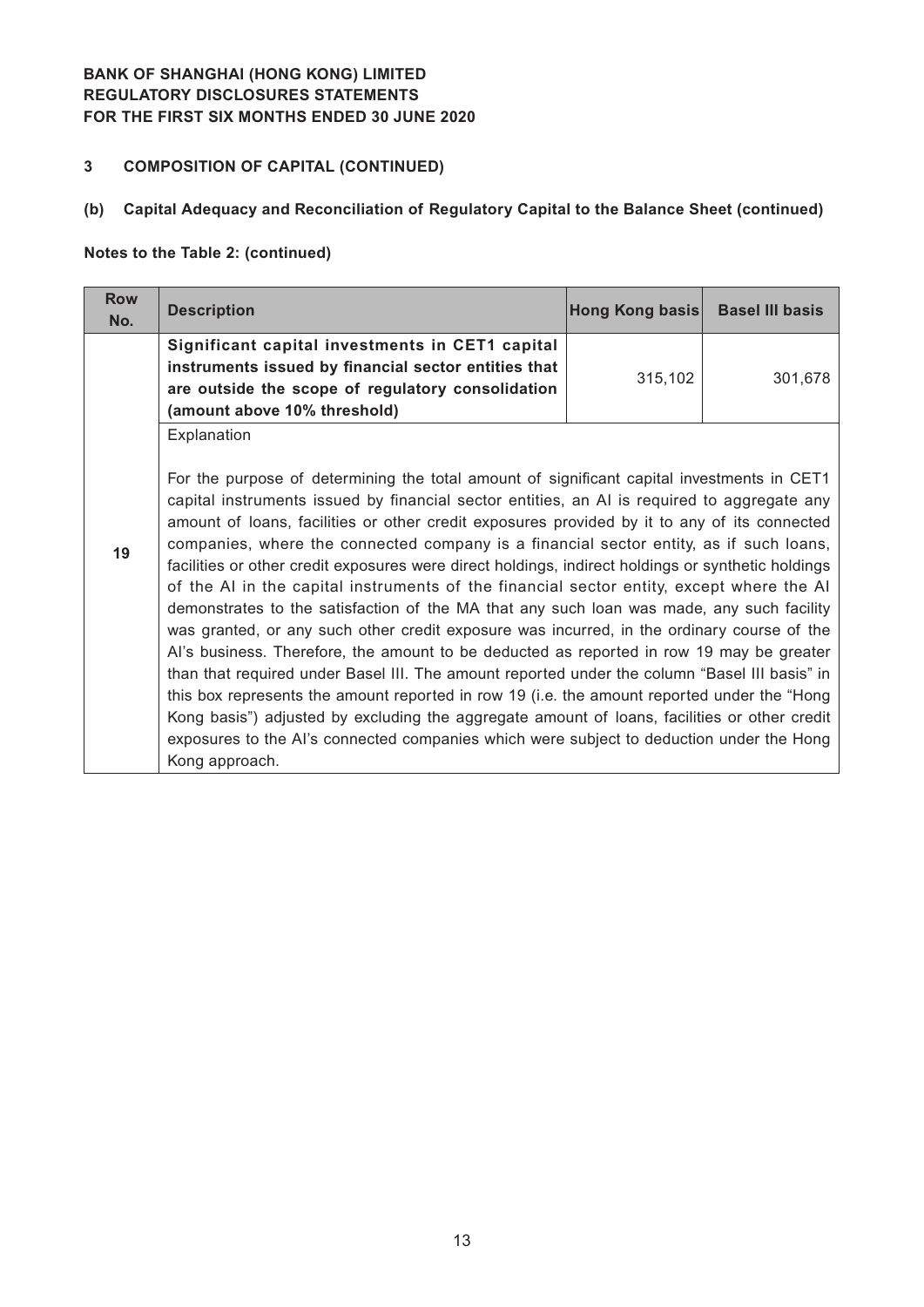# **COMPOSITION OF CAPITAL (CONTINUED)**

# **(c) Main Features of Capital Instruments**

| 1              | <b>Issuer</b>                                                                                      | Bank of Shanghai (Hong<br>Kong) Limited | Bank of Shanghai (Hong<br>Kong) Limited |
|----------------|----------------------------------------------------------------------------------------------------|-----------------------------------------|-----------------------------------------|
| $\overline{2}$ | Unique identifier (eg CUSIP, ISIN or Bloomberg identifier for private<br>placement)                | <b>NA</b>                               | <b>NA</b>                               |
| 3              | Governing law(s) of the instrument                                                                 | Hong Kong                               | Hong Kong                               |
|                | Regulatory treatment                                                                               |                                         |                                         |
| 4              | <b>Transitional Basel III rules</b>                                                                | Common Equity Tier 1                    | Common Equity Tier 1                    |
| 5              | Post-transitional Basel III rules                                                                  | Common Equity Tier 1                    | Common Equity Tier 1                    |
| 6              | Eligible at solo/group/group & solo                                                                | Solo                                    | Solo                                    |
| 7              | Instrument type (types to be specified by each jurisdiction)                                       | Ordinary shares                         | Ordinary shares                         |
| 8              | Amount recognised in regulatory capital (Currency in million, as of<br>most recent reporting date) | HK\$2,200 million                       | HK\$1,800 million                       |
| 9              | Par value of instrument                                                                            | HK\$10 each                             | RMB\$10 each                            |
| 10             | Accounting classification                                                                          | Shareholders' equity                    | Shareholders' equity                    |
| 11             | Original date of issuance                                                                          | 12/2/1974                               | 3/1/2014                                |
| 12             | Perpetual or dated                                                                                 | Perpetual                               | Perpetual                               |
| 13             | Original maturity date                                                                             | No maturity                             | No maturity                             |
| 14             | Issuer call subject to prior supervisory approval                                                  | <b>No</b>                               | <b>No</b>                               |
| 15             | Optional call date, contingent call dates and redemption amount                                    | Not applicable                          | Not applicable                          |
| 16             | Subsequent call dates, if applicable                                                               | Not applicable                          | Not applicable                          |
|                | Coupons/dividends                                                                                  |                                         |                                         |
| 17             | Fixed or floating dividend/coupon                                                                  | Floating                                | Floating                                |
| 18             | Coupon rate and any related index                                                                  | Not applicable                          | Not applicable                          |
| 19             | Existence of a dividend stopper                                                                    | <b>No</b>                               | <b>No</b>                               |
| 20             | Fully discretionary, partially discretionary or mandatory                                          | Fully discretionary                     | Fully discretionary                     |
| 21             | Existence of step up or other incentive to redeem                                                  | <b>No</b>                               | <b>No</b>                               |
| 22             | Noncumulative or cumulative                                                                        | Noncumulative                           | Noncumulative                           |
| 23             | Convertible or non-convertible                                                                     | Non-convertible                         | Non-convertible                         |
| 24             | If convertible, conversion trigger(s)                                                              | Not applicable                          | Not applicable                          |
| 25             | If convertible, fully or partially                                                                 | Not applicable                          | Not applicable                          |
| 26             | If convertible, conversion rate                                                                    | Not applicable                          | Not applicable                          |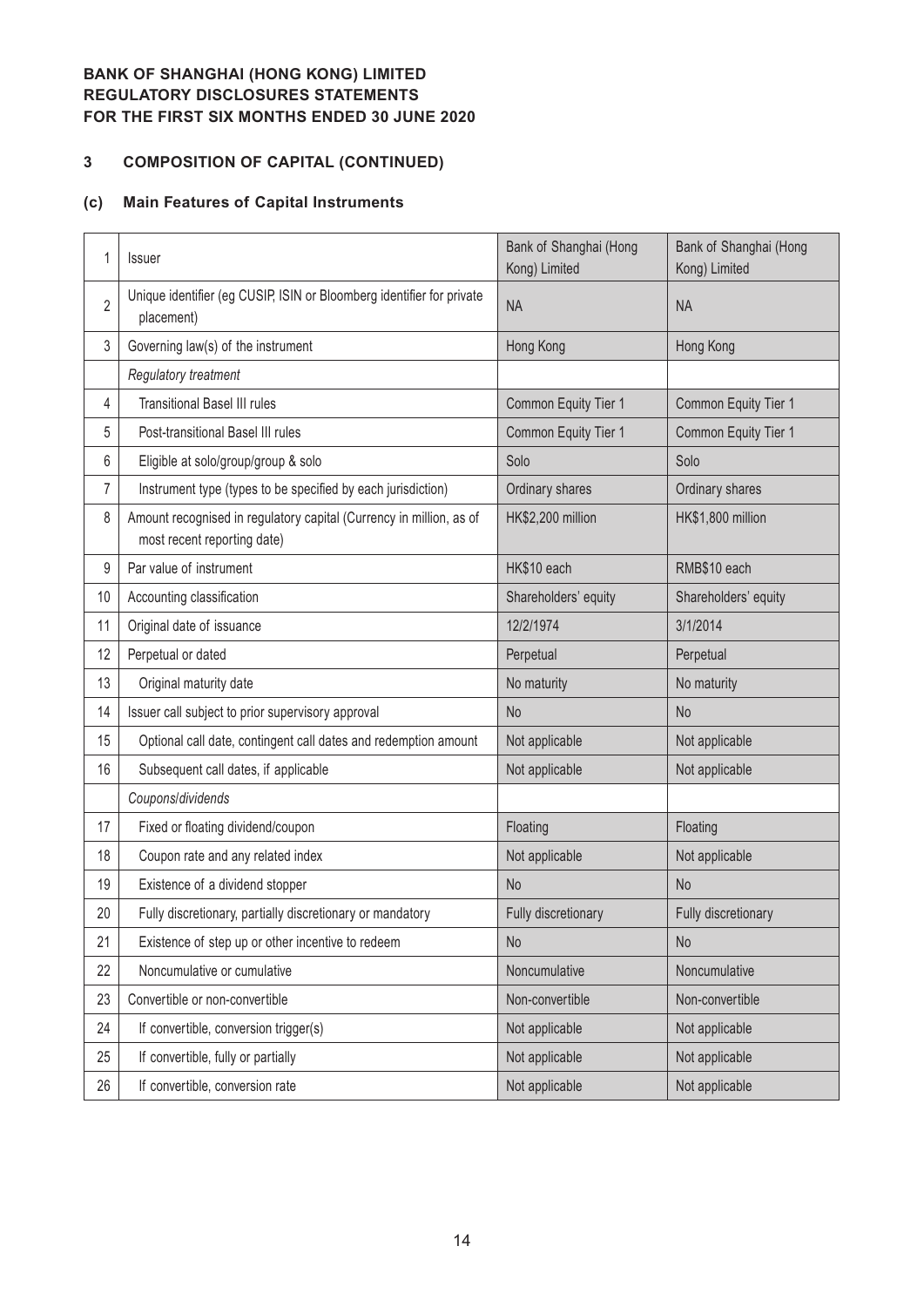# **3 COMPOSITION OF CAPITAL (CONTINUED)**

## **(c) Main Features of Capital Instruments (continued)**

| 27 | If convertible, mandatory or optional conversion                                                                 | Not applicable | Not applicable |
|----|------------------------------------------------------------------------------------------------------------------|----------------|----------------|
| 28 | If convertible, specify instrument type convertible into                                                         | Not applicable | Not applicable |
| 29 | If convertible, specify issuer of instrument it converts into                                                    | Not applicable | Not applicable |
| 30 | Write-down feature                                                                                               | <b>No</b>      | N <sub>o</sub> |
| 31 | If write-down, write-down trigger(s)                                                                             | Not applicable | Not applicable |
| 32 | If write-down, full or partial                                                                                   | Not applicable | Not applicable |
| 33 | If write-down, permanent or temporary                                                                            | Not applicable | Not applicable |
| 34 | If temporary write-down, description of write-up mechanism                                                       | Not applicable | Not applicable |
| 35 | Position in subordination hierarchy in liquidation (specify instrument<br>type immediately senior to instrument) | Not applicable | Not applicable |
| 36 | Non-compliant transitioned features                                                                              | <b>No</b>      | N <sub>o</sub> |
| 37 | If yes, specify non-compliant features                                                                           | Not applicable | Not applicable |

#### **4 LEVERAGE RATIO**

## **(a) Components of Leverage ratio**

#### **Leverage Ratio Disclosure Template**

|    |                                                                                    | As at<br>30 June 2020 | As at<br>31 March 2020 |
|----|------------------------------------------------------------------------------------|-----------------------|------------------------|
|    | <b>Item</b>                                                                        | <b>HK\$'000</b>       | <b>HK\$'000</b>        |
|    | <b>On-balance sheet exposures</b>                                                  |                       |                        |
|    | On-balance sheet items (excluding derivatives and SFTs, but including collateral)  | 29,179,404            | 31,285,689             |
| 2  | Less: Asset amounts deducted in determining Basel III Tier 1 capital               | (345, 203)            | (351, 328)             |
| 3  | Total on-balance sheet exposures (excluding derivatives and SFTs)                  | 28,834,201            | 30,934,361             |
|    | <b>Exposures arising from derivative exposures</b>                                 |                       |                        |
| 4  | Replacement cost associated with all derivative contracts (where applicable net of | 37,888                | 81,868                 |
|    | eligible cash variation margin and/or with bilateral netting)                      |                       |                        |
| 5  | Add-on amounts for PFE associated with all derivatives transactions                | 87,484                | 64,660                 |
| 6  | Gross-up for derivatives collateral provided where deducted from the balance sheet |                       |                        |
|    | assets pursuant to the operative accounting framework                              |                       |                        |
| 7  | Less: Deductions of receivables assets for cash variation margin provided in       |                       |                        |
|    | derivatives transactions                                                           |                       |                        |
| 8  | Less: Exempted CCP leg of client-cleared trade exposures                           |                       |                        |
| 9  | Adjusted effective notional amount of written credit derivatives                   |                       |                        |
| 10 | Less: Adjusted effective notional offsets and add-on deductions for written credit |                       |                        |
|    | derivatives contracts                                                              |                       |                        |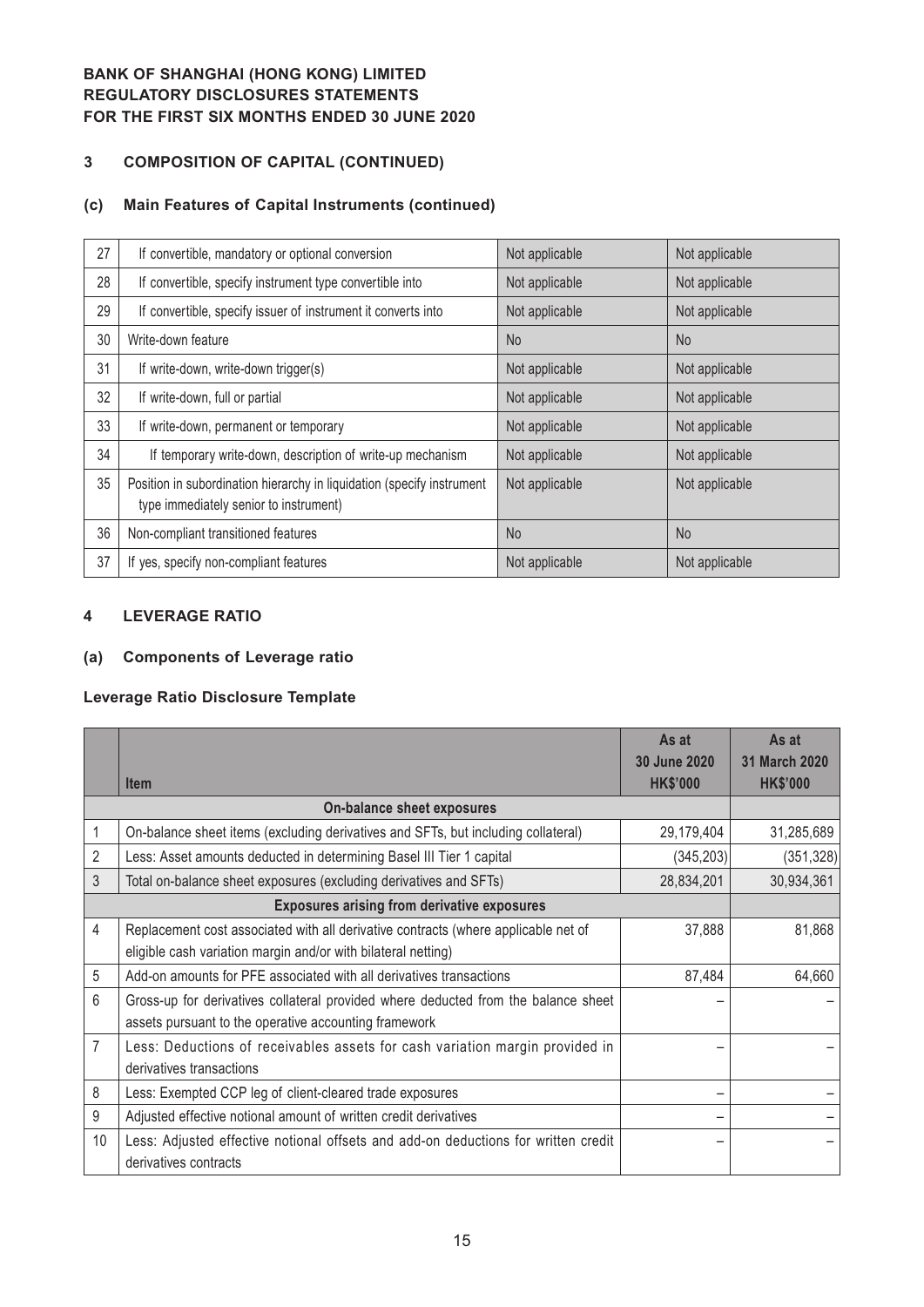## **4 LEVERAGE RATIO (CONTINUED)**

## **(a) Components of Leverage ratio (continued)**

|                                   |                                                                                                         | As at<br>30 June 2020 | As at<br>31 March 2020 |  |  |
|-----------------------------------|---------------------------------------------------------------------------------------------------------|-----------------------|------------------------|--|--|
|                                   | <b>Item</b>                                                                                             | <b>HK\$'000</b>       | <b>HK\$'000</b>        |  |  |
| 11                                | Total exposures arising from derivative exposures                                                       | 125,372               | 146,528                |  |  |
|                                   | <b>Exposures arising from SFTs</b>                                                                      |                       |                        |  |  |
| 12                                | Gross SFT assets (with no recognition of netting), after adjusting for sales accounting<br>transactions |                       |                        |  |  |
| 13                                | Less: Netted amounts of cash payables and cash receivables of gross SFT assets                          |                       |                        |  |  |
| 14                                | CCR exposure for SFT assets                                                                             |                       |                        |  |  |
| 15                                | Agent transaction exposures                                                                             |                       |                        |  |  |
| 16                                | Total exposures arising from SFTs                                                                       |                       |                        |  |  |
| Other off-balance sheet exposures |                                                                                                         |                       |                        |  |  |
| 17                                | Off-balance sheet exposure at gross notional amount                                                     | 2,192,724             | 2,088,284              |  |  |
| 18                                | Less: Adjustments for conversion to credit equivalent amounts                                           | (1,873,475)           | (1,755,346)            |  |  |
| 19                                | Off-balance sheet items                                                                                 | 319,249               | 332,938                |  |  |
|                                   | <b>Capital and total exposures</b>                                                                      |                       |                        |  |  |
| 20                                | Tier 1 capital                                                                                          | 4,468,116             | 4,450,629              |  |  |
| 20a                               | Total exposures before adjustments for specific and collective provisions                               | 29,278,822            | 31,413,827             |  |  |
| 20 <sub>b</sub>                   | Adjustments for specific and collective provisions                                                      | (429, 197)            | (310, 426)             |  |  |
| 21                                | Total exposures after adjustments for specific and collective provisions                                | 28,849,625            | 31,103,404             |  |  |
|                                   | Leverage ratio                                                                                          |                       |                        |  |  |
| 22                                | Leverage ratio                                                                                          | 15.5%                 | 14.3%                  |  |  |

Leverage ratio increased as the Bank reduced the balance sheet size during the quarter.

# **(b) Reconciliation of published financial statements to leverage ratio exposure**

|                |                                                                                                                                                                                       | Leverage<br>ratio framework<br>As at 30 June 2020 |
|----------------|---------------------------------------------------------------------------------------------------------------------------------------------------------------------------------------|---------------------------------------------------|
|                | <b>Item</b>                                                                                                                                                                           | <b>HK\$'000</b>                                   |
|                | Total consolidated assets as per published financial statements                                                                                                                       | 36,586,560                                        |
| 2              | Adjustment for investments in banking, financial, insurance or commercial entities that are<br>consolidated for accounting purposes but outside the scope of regulatory consolidation | (7,798,465)                                       |
| $\mathfrak{Z}$ | Adjustment for fiduciary assets recognised on the balance sheet pursuant to the applicable<br>accounting standard but excluded from the LR exposure measure                           |                                                   |
| 4              | Adjustment for derivative contracts                                                                                                                                                   | 87,484                                            |
| 5              | Adjustment for SFTs (i.e. repos and similar secured lending)                                                                                                                          |                                                   |
| 6              | Adjustment for off-balance sheet ("OBS") items(i.e. conversion to credit equivalent amounts of<br>OBS exposures)                                                                      | 319,249                                           |
| 6a             | Adjustment for specific and collective provisions that are allowed to be excluded from exposure<br>measure                                                                            |                                                   |
| 7              | Other adjustments                                                                                                                                                                     | (345, 203)                                        |
| 8              | Leverage ratio exposure measure                                                                                                                                                       | 28,849,625                                        |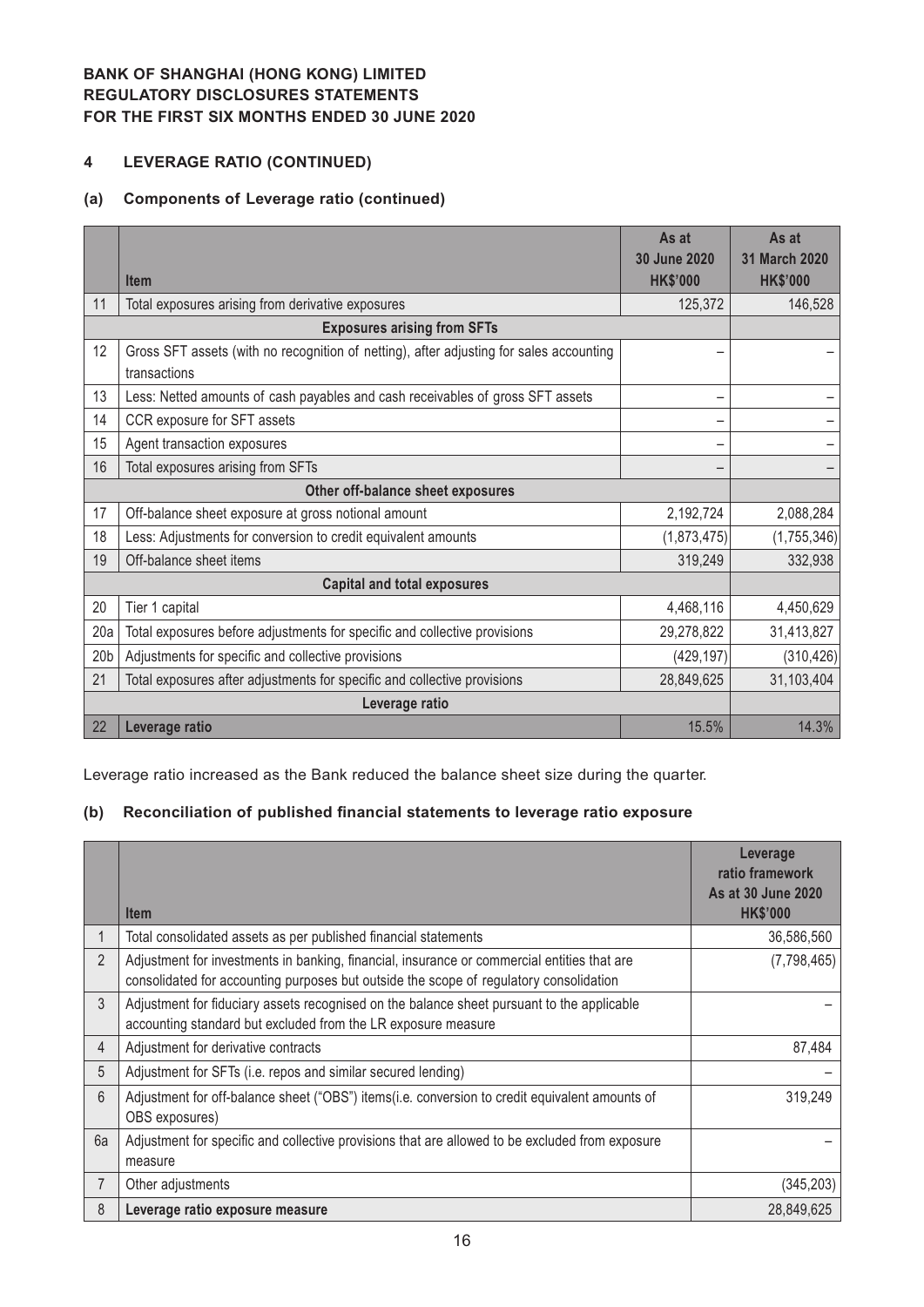#### **5 OVERVIEW OF RISK-WEIGHTED AMOUNT**

The table below sets out the RWA by risk types and their corresponding capital requirements (i.e. 8% of the RWA):

|                |                                                                                                    | (a)          | (b)           | (c)                             |
|----------------|----------------------------------------------------------------------------------------------------|--------------|---------------|---------------------------------|
|                |                                                                                                    | <b>RWA</b>   |               | Minimum capital<br>requirements |
|                | HK\$'000                                                                                           | As at        | As at         | As at                           |
|                |                                                                                                    | 30 June 2020 | 31 March 2020 | 30 June 2020                    |
| 1              | Credit risk for non-securitization exposures                                                       | 20,941,933   | 21,352,845    | 1,675,355                       |
| 2              | Of which STC approach                                                                              | 20,941,933   | 21,352,845    | 1,675,355                       |
| 2a             | Of which BSC approach                                                                              |              |               |                                 |
| 3              | Of which foundation IRB approach                                                                   |              |               |                                 |
| 4              | Of which supervisory slotting criteria approach                                                    |              |               |                                 |
| 5              | Of which advanced IRB approach                                                                     |              |               |                                 |
| 6              | Counterparty default risk and default fund<br>contributions                                        | 44,551       | 63,179        | 3,564                           |
| $\overline{7}$ | Of which SA-CCR                                                                                    | <b>NA</b>    | <b>NA</b>     | NA                              |
| 7a             | Of which CEM                                                                                       | 44,551       | 63,179        | 3,564                           |
| 8              | Of which IMM(CCR) approach                                                                         |              |               |                                 |
| $9\,$          | Of which others                                                                                    |              |               |                                 |
| 10             | CVA risk                                                                                           | 41,100       | 45,738        | 3,288                           |
| 11             | Equity positions in banking book under the simple<br>risk-weight method and internal models method |              |               |                                 |
| 12             | Collective investment scheme ("CIS") exposures<br>$-LTA$                                           | <b>NA</b>    | <b>NA</b>     | <b>NA</b>                       |
| 13             | CIS exposures - MBA                                                                                | <b>NA</b>    | <b>NA</b>     | <b>NA</b>                       |
| 14             | CIS exposures - FBA                                                                                | <b>NA</b>    | <b>NA</b>     | <b>NA</b>                       |
| 14a            | CIS exposures - combination of approaches                                                          | <b>NA</b>    | <b>NA</b>     | <b>NA</b>                       |
| 15             | Settlement risk                                                                                    |              |               |                                 |
| 16             | Securitization exposures in banking book                                                           |              |               |                                 |
| 17             | Of which SEC-IRBA                                                                                  |              |               |                                 |
| 18             | Of which SEC-ERBA                                                                                  |              |               |                                 |
| 19             | Of which SEC-SA                                                                                    |              |               |                                 |
| 19a            | Of which SEC-FBA                                                                                   |              |               |                                 |
| 20             | Market risk                                                                                        | 746,725      | 748,850       | 59,738                          |
| 21             | Of which STM approach                                                                              | 746,725      | 748,850       | 59,738                          |
| 22             | Of which IMM approach                                                                              |              |               |                                 |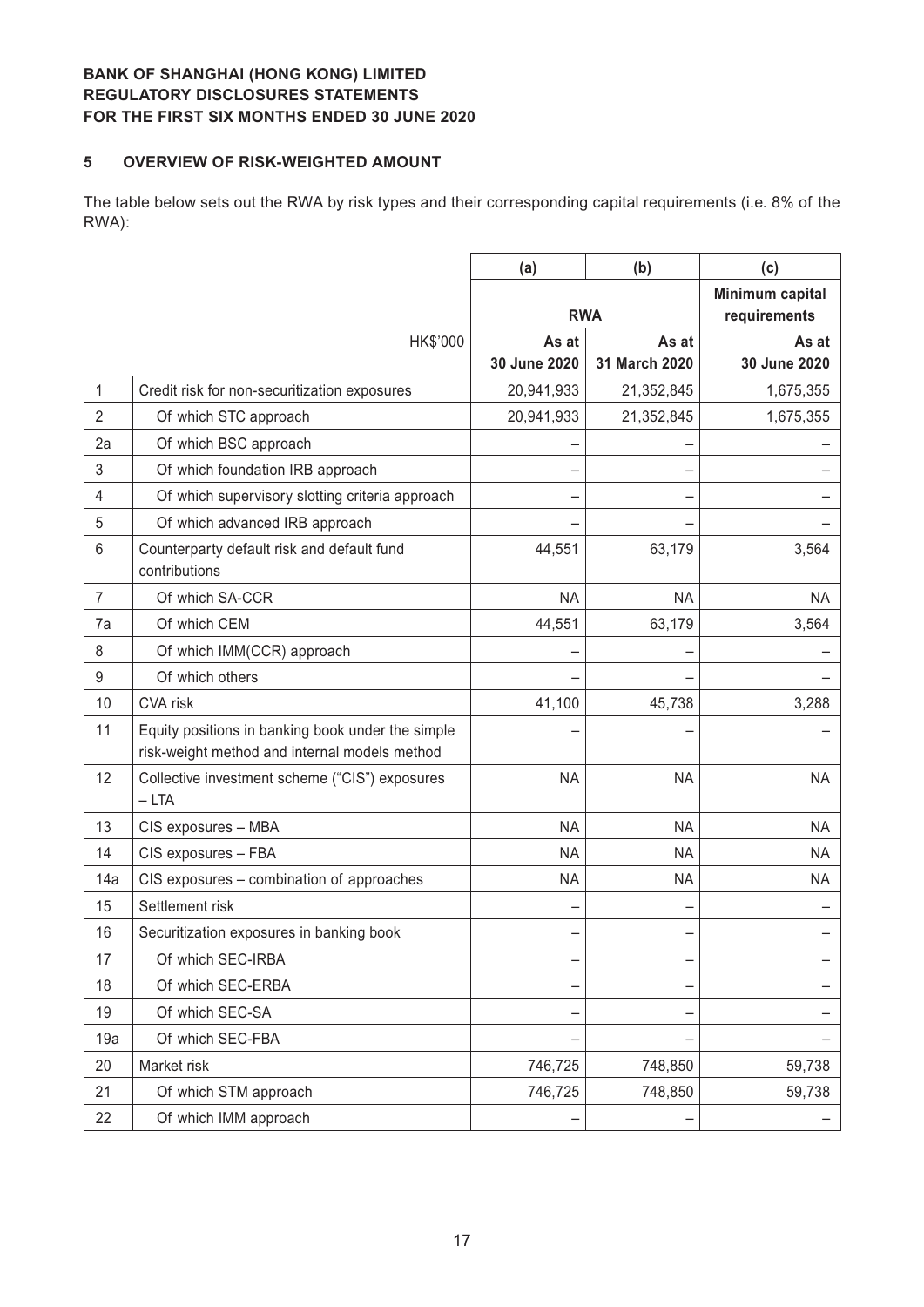## **5 OVERVIEW OF RISK-WEIGHTED AMOUNT (CONTINUED)**

|                 |                                                                                                                                                              | (a)                   | (b)                    | (c)                             |
|-----------------|--------------------------------------------------------------------------------------------------------------------------------------------------------------|-----------------------|------------------------|---------------------------------|
|                 |                                                                                                                                                              | <b>RWA</b>            |                        | Minimum capital<br>requirements |
|                 | HK\$'000                                                                                                                                                     | As at<br>30 June 2020 | As at<br>31 March 2020 | As at<br>30 June 2020           |
| 23              | Capital charge for switch between exposures in<br>trading book and banking book (not applicable<br>before the revised market risk framework takes<br>effect) | NA.                   | NA.                    | <b>NA</b>                       |
| 24              | Operational risk                                                                                                                                             | 902,975               | 898,213                | 72,238                          |
| 24a             | Sovereign concentration risk                                                                                                                                 |                       |                        |                                 |
| 25              | Amounts below the thresholds for deduction<br>(subject to 250% RW)                                                                                           | 1,195,805             | 1,192,175              | 95,664                          |
| 26              | Capital floor adjustment                                                                                                                                     |                       |                        |                                 |
| 26a             | Deduction to RWA                                                                                                                                             |                       |                        |                                 |
| 26 <sub>b</sub> | Of which portion of regulatory reserve for<br>general banking risks and collective provisions<br>which is not included in Tier 2 Capital                     |                       |                        |                                 |
| 26c             | Of which portion of cumulative fair value gains<br>arising from the revaluation of land and<br>buildings which is not included in Tier 2 Capital             |                       |                        |                                 |
| 27              | <b>Total</b>                                                                                                                                                 | 23,873,089            | 24,301,000             | 1,909,847                       |

Total RWA decreased slightly mainly attributable to decreased in RWA for credit risk, which was driven by the decrease in bank placements and decrease in corporate exposures that attracted higher risk weight.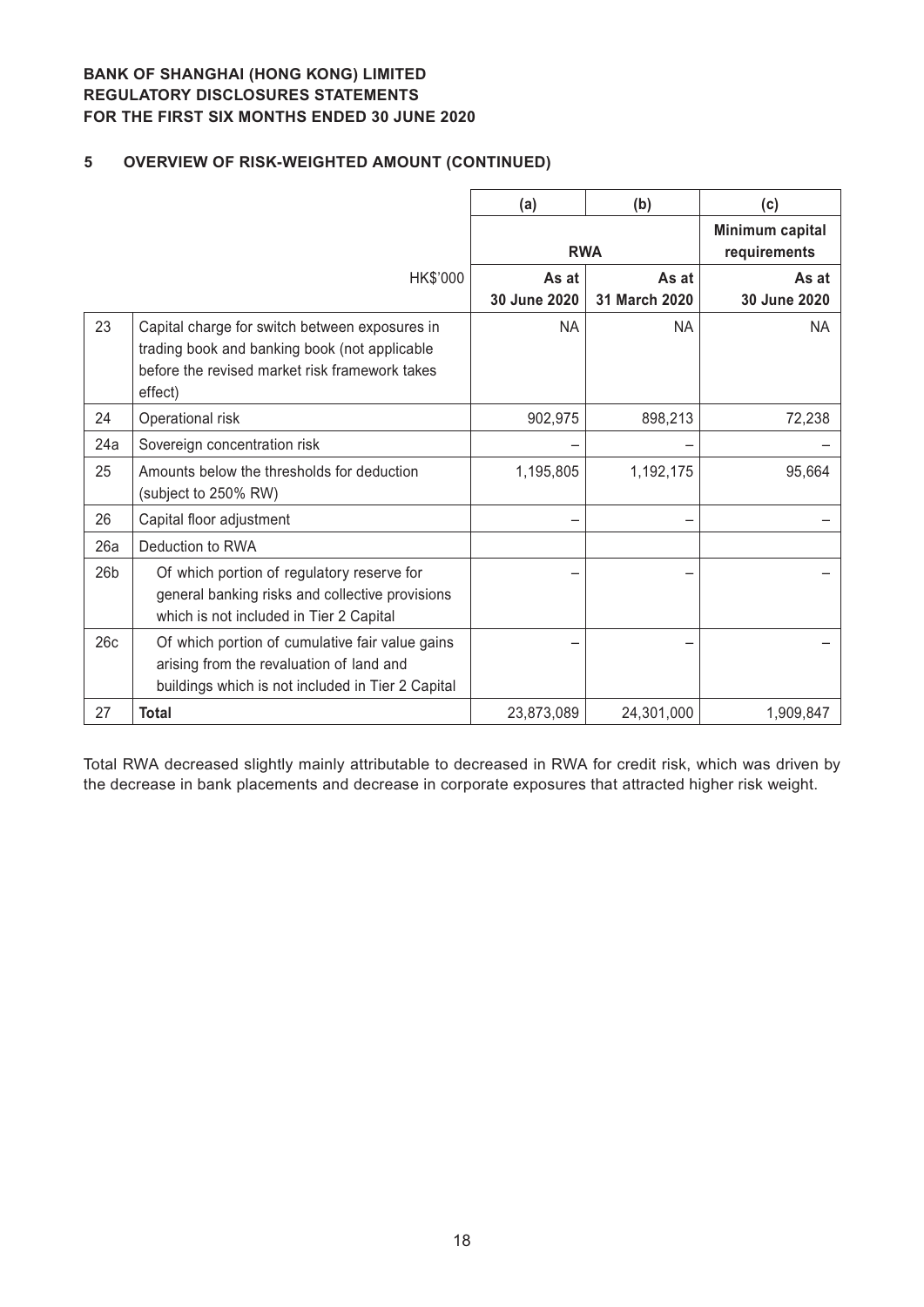#### **6 CREDIT RISK**

#### **(a) Credit quality of assets**

|   |                             | (a)                           | (b)                            | (c)             | (d)                                                                        | (e)                                                                            | (f)                                                            | (g)             |
|---|-----------------------------|-------------------------------|--------------------------------|-----------------|----------------------------------------------------------------------------|--------------------------------------------------------------------------------|----------------------------------------------------------------|-----------------|
|   |                             | Gross carrying amounts of     |                                | Allowances /    | Of which ECL                                                               | accounting provisions<br>for credit losses on<br><b>STC approach exposures</b> | Of which<br>ECL<br>accounting<br>provisions                    |                 |
|   | As at 30 June 2020          | <b>Defaulted</b><br>exposures | Non-<br>defaulted<br>exposures | impairments     | <b>Allocated in</b><br>regulatory<br>category of<br>specific<br>provisions | <b>Allocated in</b><br>regulatory<br>category of<br>collective<br>provisions   | for credit<br>losses on<br><b>IRB</b><br>approach<br>exposures | Net values      |
|   |                             | <b>HK\$'000</b>               | <b>HK\$'000</b>                | <b>HK\$'000</b> | <b>HK\$'000</b>                                                            | <b>HK\$'000</b>                                                                | <b>HK\$'000</b>                                                | <b>HK\$'000</b> |
|   | Loans                       | 790,758                       | 20,671,206                     | 423,923         | 238,337                                                                    | 185,586                                                                        | $\qquad \qquad -$                                              | 21,038,041      |
| 2 | Debt securities             |                               | 6,737,322                      | 5,273           |                                                                            | 5,273                                                                          | —                                                              | 6,732,049       |
| 3 | Off-balance sheet exposures | $\qquad \qquad$               | 468,986                        | 3,053           | $\overline{\phantom{m}}$                                                   | 3,053                                                                          | $\overline{\phantom{m}}$                                       | 465,933         |
| 4 | <b>Total</b>                | 790,758                       | 27,877,514                     | 432,249         | 238,337                                                                    | 193,912                                                                        | -                                                              | 28,236,023      |

A default is considered to have occurred with regard to a particular borrower when either or both of the following events have taken place:

- a) Subjective default: Borrower is considered to be unlikely to pay its credit obligations in full, without taking action such as realising security (if held).
- b) Technical default: Borrower is more than 90 days past due on any credit obligation.

Loans included balances with banks and central bank, placements with and advances to banks, loans and advances to customers and related interest receivables.

Debt securities included non-trading investment securities and related interest receivables.

Off-balance sheet exposures included direct credit substitutes, transaction-related contingencies, trade-related contingencies and irrecoverable loans commitment.

#### **(b) Changes in Stock of Defaulted Loans and Debt Securities**

|                |                                                                                  | <b>a</b>        |
|----------------|----------------------------------------------------------------------------------|-----------------|
|                | As at 30 June 2020                                                               | <b>HK\$'000</b> |
|                | Default loans and debt securities at end of the previous reporting period        | 350,333         |
| 2              | Loans and debt securities that have defaulted since the last reporting<br>period | 446,282         |
| 3              | Returned to non-defaulted status                                                 |                 |
| $\overline{4}$ | Amounts written off                                                              |                 |
| 5              | Other changes (Note a)                                                           | (5, 857)        |
| 6              | Defaulted loans and debt securities at end of the current reporting period       | 790,758         |

Note a : The amount includes foreign exchange movements.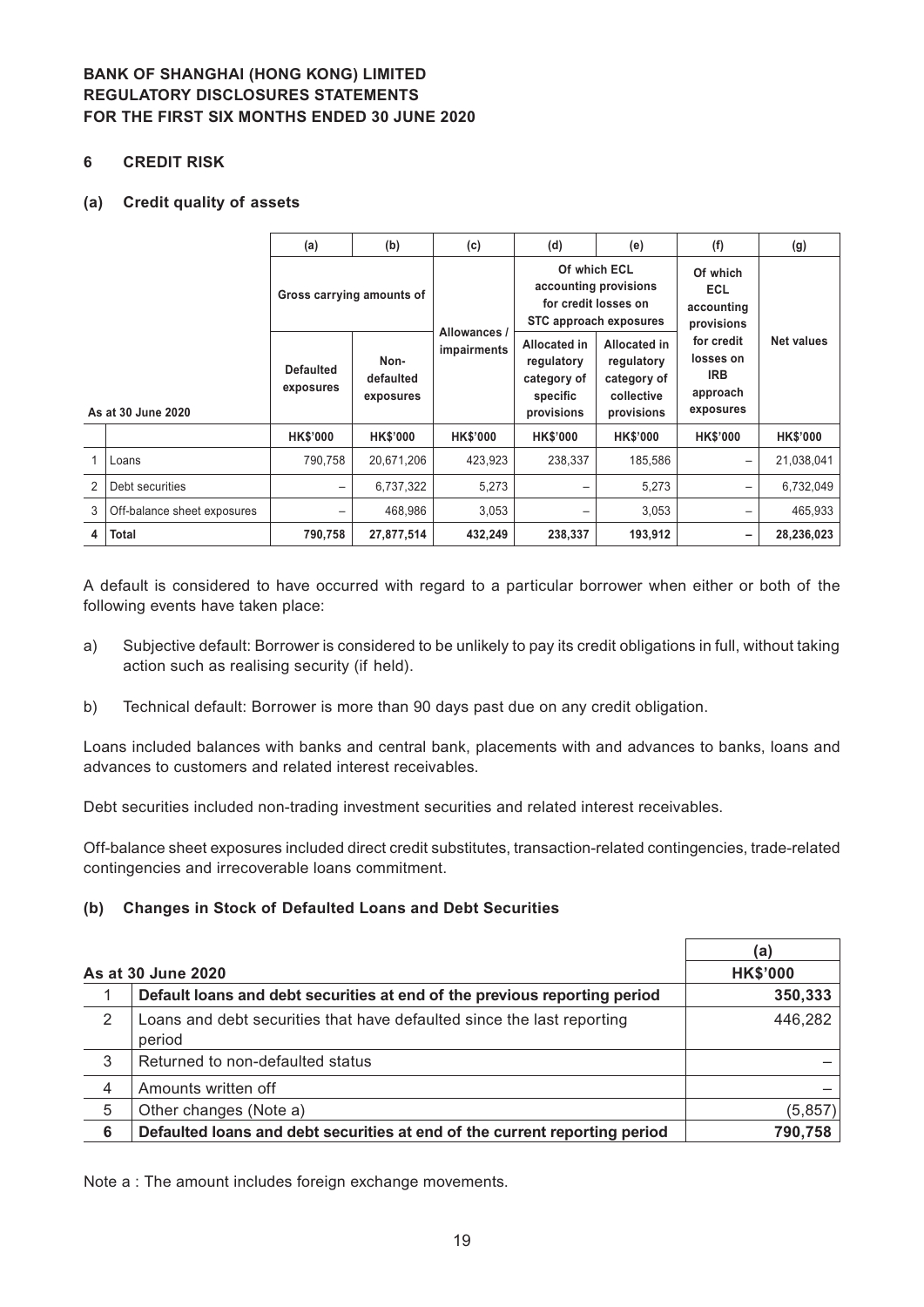## **6 CREDIT RISK (CONTINUED)**

## **(c) Overview of Recognized Credit Risk Mitigation**

|                |                    | (a)                                               | (b1)                       | (b)                                                        | (d)                                                        | (f)                                                                            |
|----------------|--------------------|---------------------------------------------------|----------------------------|------------------------------------------------------------|------------------------------------------------------------|--------------------------------------------------------------------------------|
|                |                    | <b>Exposures</b><br>unsecured:<br>carrying amount | Exposures to be<br>secured | <b>Exposures</b><br>secured by<br>recognized<br>collateral | <b>Exposures</b><br>secured by<br>recognized<br>guarantees | <b>Exposures</b><br>secured by<br>recognized<br>credit derivative<br>contracts |
|                | As at 30 June 2020 | <b>HK\$'000</b>                                   | <b>HK\$'000</b>            | <b>HK\$'000</b>                                            | <b>HK\$'000</b>                                            | <b>HK\$'000</b>                                                                |
|                | Loans              | 15,092,828                                        | 5,878,129                  | 164,111                                                    | 5,714,018                                                  |                                                                                |
| $\overline{2}$ | Debt securities    | 6,732,049                                         |                            |                                                            | -                                                          |                                                                                |
| $\mathbf{3}$   | <b>Total</b>       | 21,824,877                                        | 5,878,129                  | 164,111                                                    | 5,714,018                                                  |                                                                                |
| 4              | Of which defaulted | 552,421                                           | -                          |                                                            | -                                                          |                                                                                |

# **(d) Credit Risk Exposures and Effects of Recognized Credit Risk Mitigation – STC approach**

|                |                                                                                                                                  |                            |                                                                               |                            | As at 30 June 2020          |                 |                     |
|----------------|----------------------------------------------------------------------------------------------------------------------------------|----------------------------|-------------------------------------------------------------------------------|----------------------------|-----------------------------|-----------------|---------------------|
|                |                                                                                                                                  | (a)                        | (b)                                                                           | (c)                        | (d)                         | (e)             | (f)                 |
|                |                                                                                                                                  |                            | Exposures pre-CCF and<br><b>Exposures post-CCF and</b><br>pre-CRM<br>post-CRM |                            |                             |                 | RWA and RWA density |
|                | <b>Exposure classes</b>                                                                                                          | On-balance<br>sheet amount | Off-balance<br>sheet amount                                                   | On-balance<br>sheet amount | Off-balance<br>sheet amount | <b>RWA</b>      | <b>RWA density</b>  |
|                |                                                                                                                                  | <b>HK\$'000</b>            | <b>HK\$'000</b>                                                               | <b>HK\$'000</b>            | <b>HK\$'000</b>             | <b>HK\$'000</b> | $\%$                |
| 1              | Sovereign exposures                                                                                                              | 1,411,218                  | $\overline{\phantom{0}}$                                                      | 1,411,218                  | -                           |                 |                     |
| $\overline{2}$ | PSE exposures                                                                                                                    |                            | $\overline{\phantom{0}}$                                                      | 154,614                    | -                           | 77,307          | 50                  |
| 2a             | Of which: domestic PSEs                                                                                                          | -                          | -                                                                             |                            | -                           |                 |                     |
| 2 <sub>b</sub> | Of which: foreign PSEs                                                                                                           | -                          | -                                                                             | 154,614                    | -                           | 77,307          | 50                  |
| 3              | Multilateral development bank exposures                                                                                          |                            |                                                                               |                            | -                           |                 |                     |
| 4              | Bank exposures                                                                                                                   | 2,831,134                  | -                                                                             | 8,399,098                  | -                           | 3,513,120       | 42                  |
| 5              | Securities firm exposures                                                                                                        | 120,169                    | 70,000                                                                        | 120,169                    |                             | 60,085          | 50                  |
| 6              | Corporate exposures                                                                                                              | 22,842,443                 | 2,122,724                                                                     | 16,950,335                 | 141,445                     | 16,102,633      | 94                  |
| $\overline{7}$ | CIS exposures                                                                                                                    |                            |                                                                               |                            |                             |                 |                     |
| 8              | Cash items                                                                                                                       |                            |                                                                               | $\overline{\phantom{0}}$   |                             |                 |                     |
| 9              | Exposures in respect of failed delivery on<br>transactions entered into on a basis other<br>than a delivery-versus-payment basis | $\overline{\phantom{0}}$   | -                                                                             | $\overline{\phantom{m}}$   | -                           |                 |                     |
| 10             | Regulatory retail exposures                                                                                                      | $\overline{\phantom{0}}$   | $\overline{\phantom{0}}$                                                      | $\overline{\phantom{m}}$   | Ξ.                          |                 |                     |
| 11             | Residential mortgage loans                                                                                                       | -                          | -                                                                             | $\qquad \qquad -$          | -                           |                 |                     |
| 12             | Other exposures which are not past due<br>exposures                                                                              | 360,156                    |                                                                               | 360,156                    |                             | 360,156         | 100                 |
| 13             | Past due exposures                                                                                                               | 552,421                    | -                                                                             | 552,421                    |                             | 828,632         | 150                 |
| 14             | Significant exposures to commercial entities                                                                                     |                            |                                                                               |                            |                             |                 |                     |
| 15             | Total                                                                                                                            | 28,117,541                 | 2,192,724                                                                     | 27,948,011                 | 141,445                     | 20,941,933      | 75                  |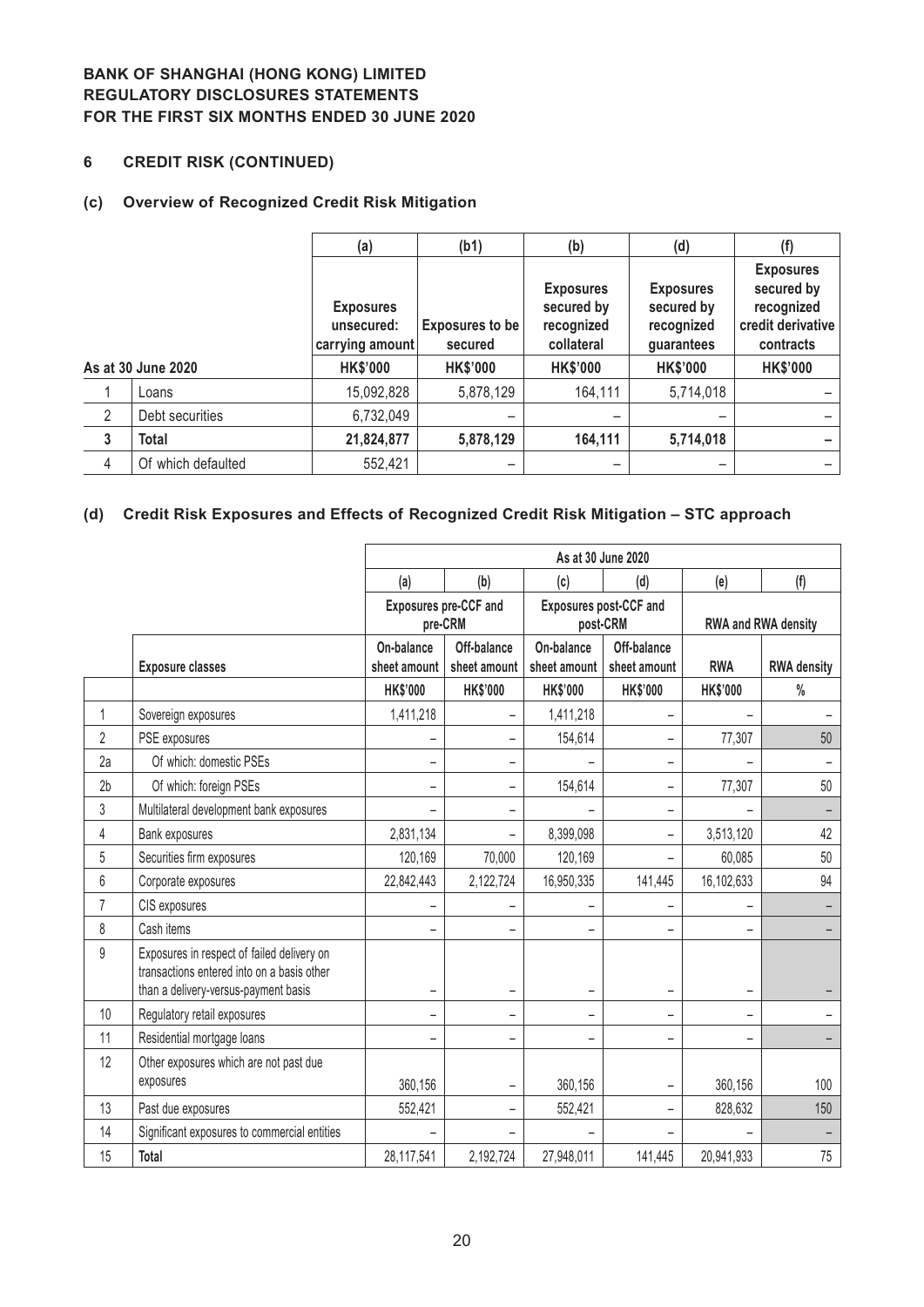# **6 CREDIT RISK (CONTINUED)**

# **(e) Credit Risk Exposures by Asset Classes and by Risk Weights – STC approach**

|                |                                                                                                                                        |                          |                              |                              |                          |                          | As at 30 June 2020       |                          |                         |                          |                                  |                                                                                               |
|----------------|----------------------------------------------------------------------------------------------------------------------------------------|--------------------------|------------------------------|------------------------------|--------------------------|--------------------------|--------------------------|--------------------------|-------------------------|--------------------------|----------------------------------|-----------------------------------------------------------------------------------------------|
|                | <b>Risk Weight</b><br><b>Exposure class</b>                                                                                            | $0\%$<br><b>HK\$'000</b> | 10%<br>HK\$'000              | 20%<br>HK\$'000              | 35%<br>HK\$'000          | 50%<br><b>HK\$'000</b>   | 75%<br><b>HK\$'000</b>   | 100%<br>HK\$'000         | 150%<br><b>HK\$'000</b> | 250%<br><b>HK\$'000</b>  | <b>Others</b><br><b>HK\$'000</b> | <b>Total credit</b><br>risk exposures<br>amount (post CCF<br>and post CRM)<br><b>HK\$'000</b> |
| 1              | Sovereign exposures                                                                                                                    | 1,411,218                | $\overline{\phantom{0}}$     |                              |                          |                          | ÷                        |                          |                         |                          |                                  | 1,411,218                                                                                     |
| $\overline{2}$ | PSE exposures                                                                                                                          | -                        | $\qquad \qquad \blacksquare$ | $\qquad \qquad \blacksquare$ | $\overline{\phantom{0}}$ | 154,614                  | $\overline{\phantom{0}}$ | $\overline{\phantom{a}}$ | -                       | $\overline{\phantom{0}}$ |                                  | 154,614                                                                                       |
| 2a             | Of which: domestic PSEs                                                                                                                | $\overline{\phantom{0}}$ | $\overline{\phantom{a}}$     | $\overline{\phantom{a}}$     | $\overline{\phantom{0}}$ |                          | ÷,                       | -                        | L,                      |                          |                                  |                                                                                               |
| 2 <sub>b</sub> | Of which: foreign PSEs                                                                                                                 | $\overline{a}$           | $\overline{a}$               | $\overline{a}$               |                          | 154,614                  | $\overline{a}$           |                          | L,                      | L,                       |                                  | 154,614                                                                                       |
| 3              | Multilateral development bank<br>exposures                                                                                             | $\overline{a}$           | $\overline{\phantom{a}}$     |                              |                          |                          | -                        | L                        | Ξ                       |                          | $\overline{\phantom{0}}$         |                                                                                               |
| 4              | Bank exposures                                                                                                                         | $\overline{a}$           | $\overline{\phantom{0}}$     | 2,288,096                    | $\overline{a}$           | 6,111,002                | $\overline{a}$           | $\overline{a}$           | $\overline{a}$          | $\overline{a}$           |                                  | 8,399,098                                                                                     |
| 5              | Securities firm exposures                                                                                                              | $\overline{\phantom{0}}$ | $\overline{a}$               | $\overline{\phantom{a}}$     | $\overline{a}$           | 120,169                  | $\qquad \qquad -$        | $\overline{a}$           | L,                      | $\overline{a}$           | -                                | 120,169                                                                                       |
| 6              | Corporate exposures                                                                                                                    | $\overline{a}$           | $\overline{\phantom{0}}$     | $\overline{\phantom{a}}$     | $\bar{\phantom{a}}$      | 2,194,845                | $\overline{a}$           | 14,680,385               | 216,550                 | $\overline{a}$           | ÷                                | 17,091,780                                                                                    |
| $\overline{7}$ | CIS exposures                                                                                                                          | -                        | $\overline{\phantom{0}}$     | $\overline{\phantom{0}}$     |                          |                          | $\overline{\phantom{0}}$ |                          |                         | L,                       |                                  |                                                                                               |
| 8              | Cash items                                                                                                                             | $\overline{\phantom{0}}$ | $\overline{a}$               | $\overline{\phantom{a}}$     | $\equiv$                 |                          | $\qquad \qquad -$        | ÷                        | L.                      | ÷                        |                                  |                                                                                               |
| $\mathfrak g$  | Exposures in respect of failed<br>delivery on transactions<br>entered into on a basis other<br>than a delivery-versus-payment<br>basis | -                        | $\overline{\phantom{0}}$     | -                            | $\overline{\phantom{0}}$ | $\overline{\phantom{0}}$ | $\overline{\phantom{0}}$ | -                        | -                       | $\overline{\phantom{0}}$ |                                  |                                                                                               |
| $10\,$         | Regulatory retail exposures                                                                                                            | $\overline{\phantom{0}}$ | $\overline{a}$               | $\overline{\phantom{a}}$     | $\overline{a}$           | $\overline{\phantom{0}}$ | $\overline{a}$           | $\overline{a}$           | $\overline{a}$          |                          |                                  |                                                                                               |
| 11             | Residential mortgage loans                                                                                                             | $\overline{\phantom{0}}$ | L.                           | $\overline{\phantom{0}}$     |                          |                          | $\overline{\phantom{0}}$ |                          | $\overline{a}$          | ÷                        |                                  |                                                                                               |
| 12             | Other exposures which are not<br>past due exposures                                                                                    | -                        | $\overline{\phantom{0}}$     | $\overline{\phantom{a}}$     |                          | $\overline{\phantom{0}}$ | $\frac{1}{2}$            | 360,156                  |                         |                          |                                  | 360,156                                                                                       |
| 13             | Past due exposures                                                                                                                     |                          | $\overline{\phantom{0}}$     | $\overline{\phantom{0}}$     |                          |                          | -                        | $\overline{\phantom{0}}$ | 552,421                 |                          |                                  | 552,421                                                                                       |
| 14             | Significant exposures to<br>commercial entities                                                                                        |                          |                              |                              |                          |                          | L,                       |                          |                         | $\overline{\phantom{0}}$ |                                  |                                                                                               |
| 15             | <b>Total</b>                                                                                                                           | 1,411,218                | $\equiv$                     | 2,288,096                    | -                        | 8,580,630                | $\qquad \qquad -$        | 15,040,541               | 768,971                 | $\overline{a}$           | ÷                                | 28,089,456                                                                                    |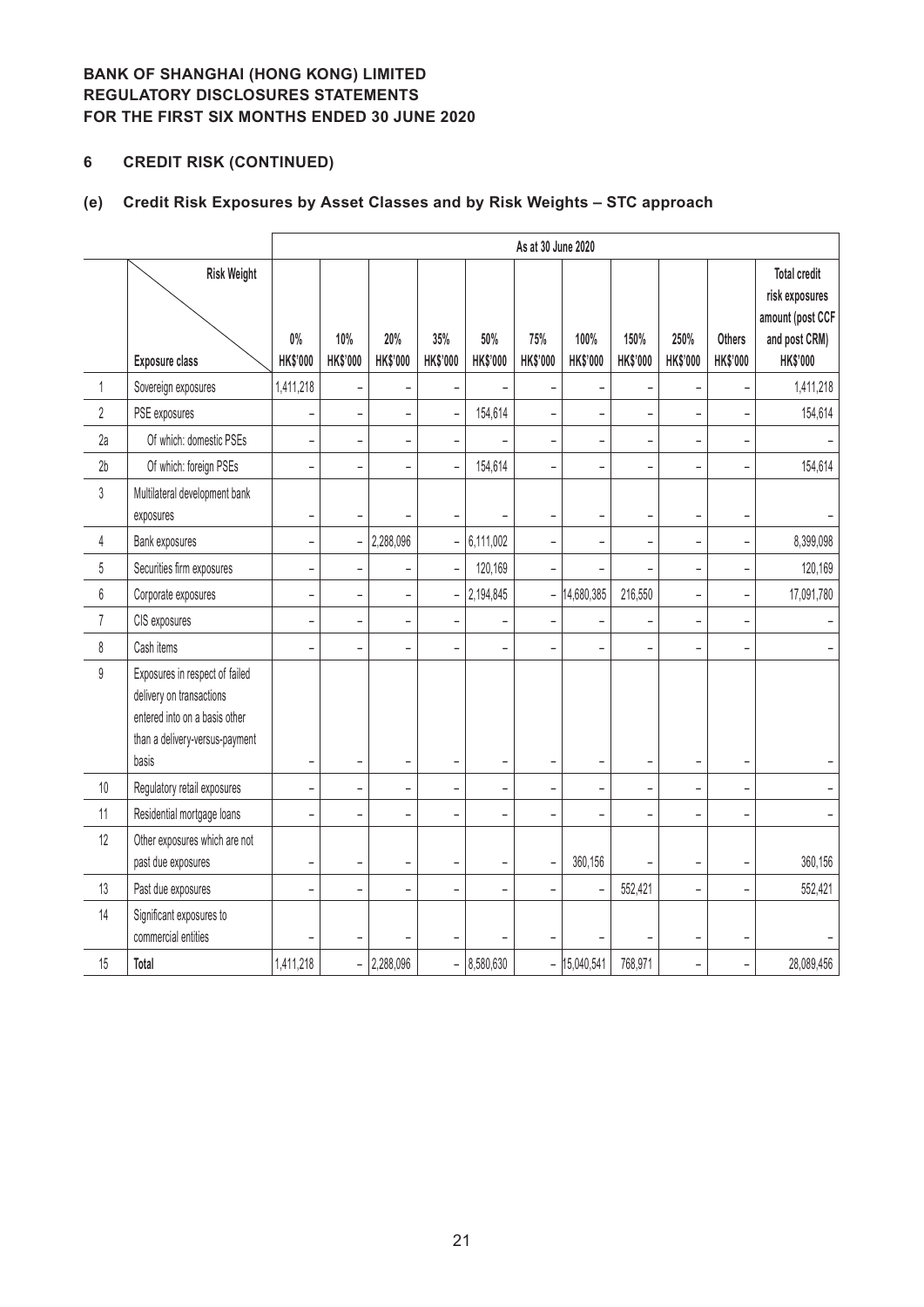# **7 COUNTERPARTY CREDIT RISK ("CCR")**

# **(a) Analysis of Counterparty Default Risk Exposures (Other than those to CCPs) by Approaches**

|                |                                      | As at 30 June 2020                          |                               |                                      |                                                                                          |                                                          |                               |  |  |
|----------------|--------------------------------------|---------------------------------------------|-------------------------------|--------------------------------------|------------------------------------------------------------------------------------------|----------------------------------------------------------|-------------------------------|--|--|
|                |                                      | Replacement<br>cost (RC)<br><b>HK\$'000</b> | <b>PFE</b><br><b>HK\$'000</b> | <b>Effect EPE</b><br><b>HK\$'000</b> | Alpha $(\alpha)$<br>used for<br>computing<br>default risk<br>exposure<br><b>HK\$'000</b> | Default risk<br>exposure<br>after CRM<br><b>HK\$'000</b> | <b>RWA</b><br><b>HK\$'000</b> |  |  |
| 1              | SA - CCR (for derivative             |                                             |                               |                                      |                                                                                          |                                                          |                               |  |  |
|                | contracts)                           |                                             |                               |                                      | 1.4                                                                                      |                                                          |                               |  |  |
| 1a             | <b>CEM</b>                           | 37,888                                      | 87,484                        |                                      | <b>NA</b>                                                                                | 125,372                                                  | 44,551                        |  |  |
| $\overline{2}$ | IMM (CCR) approach                   |                                             |                               |                                      |                                                                                          |                                                          |                               |  |  |
| $\mathfrak{Z}$ | Simple Approach (for SFTs)           |                                             |                               |                                      |                                                                                          |                                                          |                               |  |  |
| $\overline{4}$ | Comprehensive Approach<br>(for SFTs) |                                             |                               |                                      |                                                                                          |                                                          |                               |  |  |
| 5              | VaR (for SFTs)                       |                                             |                               |                                      |                                                                                          |                                                          |                               |  |  |
| 6              | <b>Total</b>                         | 37,888                                      | 87,484                        |                                      |                                                                                          | 125,372                                                  | 44,551                        |  |  |

#### **(b) CVA Capital Charge**

|   |                                                                                       | As at 30 June 2020                     |                               |
|---|---------------------------------------------------------------------------------------|----------------------------------------|-------------------------------|
|   |                                                                                       | (a)                                    | (b)                           |
|   |                                                                                       | <b>EAD post CRM</b><br><b>HK\$'000</b> | <b>RWA</b><br><b>HK\$'000</b> |
|   | Netting sets for which CVA capital charge is calculated by the advanced CVA<br>method |                                        |                               |
|   | (i) VaR (after application of multiplication factor if applicable)                    |                                        |                               |
| 2 | (ii) Stressed VaR (after application of multiplication factor if applicable)          |                                        |                               |
| 3 | Netting sets for which CVA capital charge is calculated by the standardized           |                                        |                               |
|   | CVA method                                                                            | 125,372                                | 41,100                        |
| 4 | Total                                                                                 | 125,372                                | 41,100                        |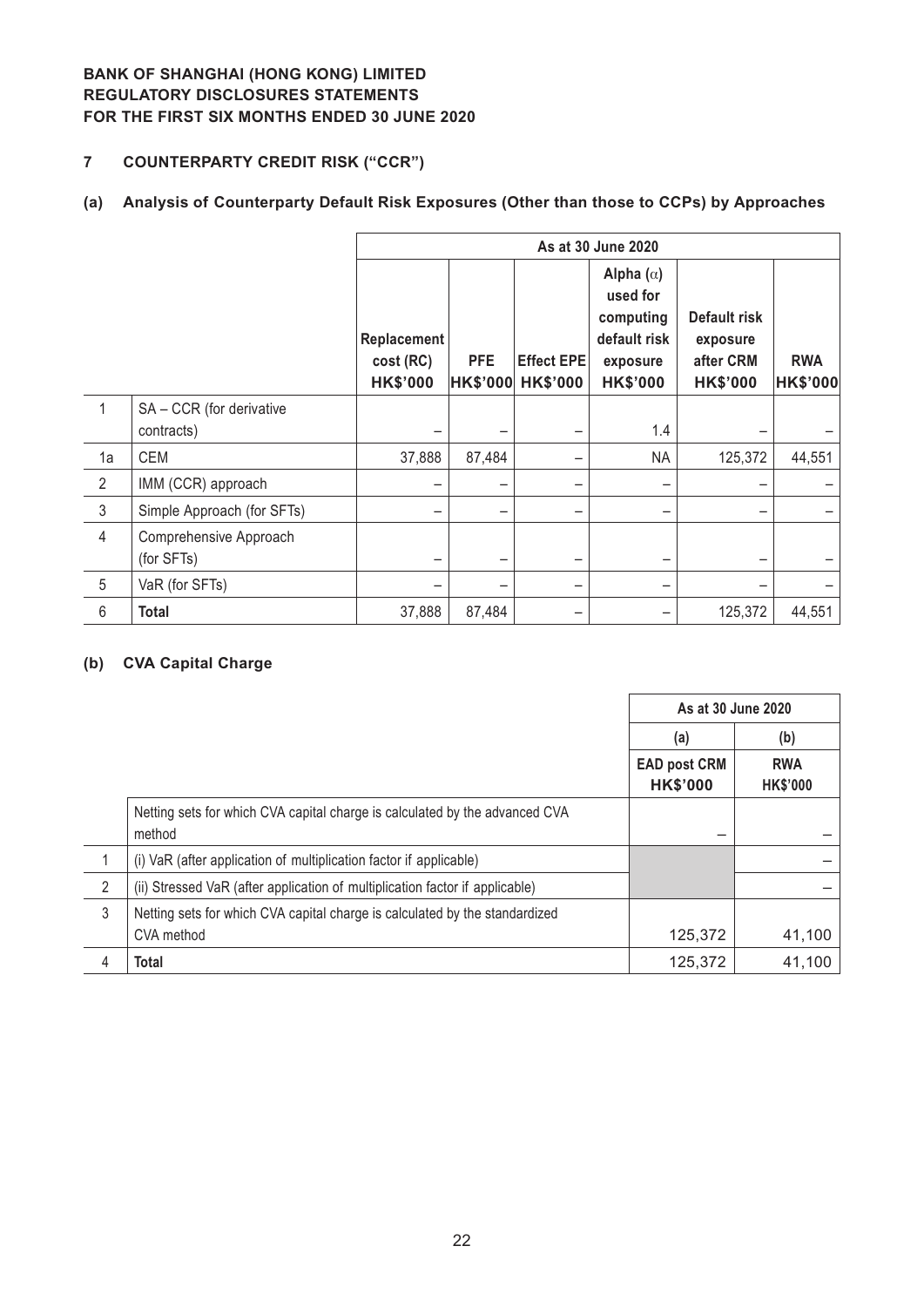#### **8 MARKET RISK UNDER STANDARDIZED APPROACH**

|                |                                                     | As at 30 June 2020 |
|----------------|-----------------------------------------------------|--------------------|
|                |                                                     | (a)                |
|                |                                                     | <b>RWA</b>         |
|                |                                                     | <b>HK\$'000</b>    |
|                | <b>Outright product exposures</b>                   |                    |
| 1              | Interest rate exposures (general and specific risk) | 2,757              |
| $\overline{2}$ | Equity exposures (general and specific risk)        |                    |
| $\sqrt{3}$     | Foreign exchange (including gold) exposures         | 743,968            |
| 4              | Commodity exposures                                 |                    |
|                | <b>Option exposures</b>                             |                    |
| 5              | Simplified approach                                 |                    |
| 6              | Delta-plus approach                                 |                    |
| $\overline{7}$ | Other approach                                      |                    |
| 8              | Securitization exposures                            |                    |
| $9\,$          | <b>Total</b>                                        | 746,725            |

#### **9 INTERNATIONAL CLAIMS**

International claims are exposures of counterparties based on the location of the counterparties after taking into account the transfer of risk. For a claim guaranteed by a party situated in a country different from the counterparty, risk will be transferred to the country of the guarantor. For a claim on the branch of a bank, the risk will be transferred to the country where its head office is situated. Claims on individual countries or areas, after risk transfer, amounting to 10% or more of the aggregate international claims are shown as follows:

| <b>In HK\$'000</b>          |              |                        | Non-bank private sector              |                                 |            |
|-----------------------------|--------------|------------------------|--------------------------------------|---------------------------------|------------|
| As at 30 June 2020:         | <b>Banks</b> | <b>Official sector</b> | Non-bank<br>financial<br>institution | Non-financial<br>private sector | Total      |
| Developed countries         | 548.115      |                        | 116,456                              | 497.641                         | 1,162,212  |
| Offshore centers            | 163,816      |                        | 2,188,532                            | 3.473.084                       | 5,825,432  |
| of which Hong Kong SAR      | 161.554      |                        | 2.188.532                            | 3,175,185                       | 5.525.271  |
| Developing Asia and Pacific | 2,190,250    |                        | 2.970.531                            | 12.490.266                      | 17,651,047 |
| of which China              | 2,166,444    |                        | 2.970.531                            | 12.265.391                      | 17,402,366 |
|                             | 2,902,181    |                        | 5.275.519                            | 16.460.991                      | 24,638,691 |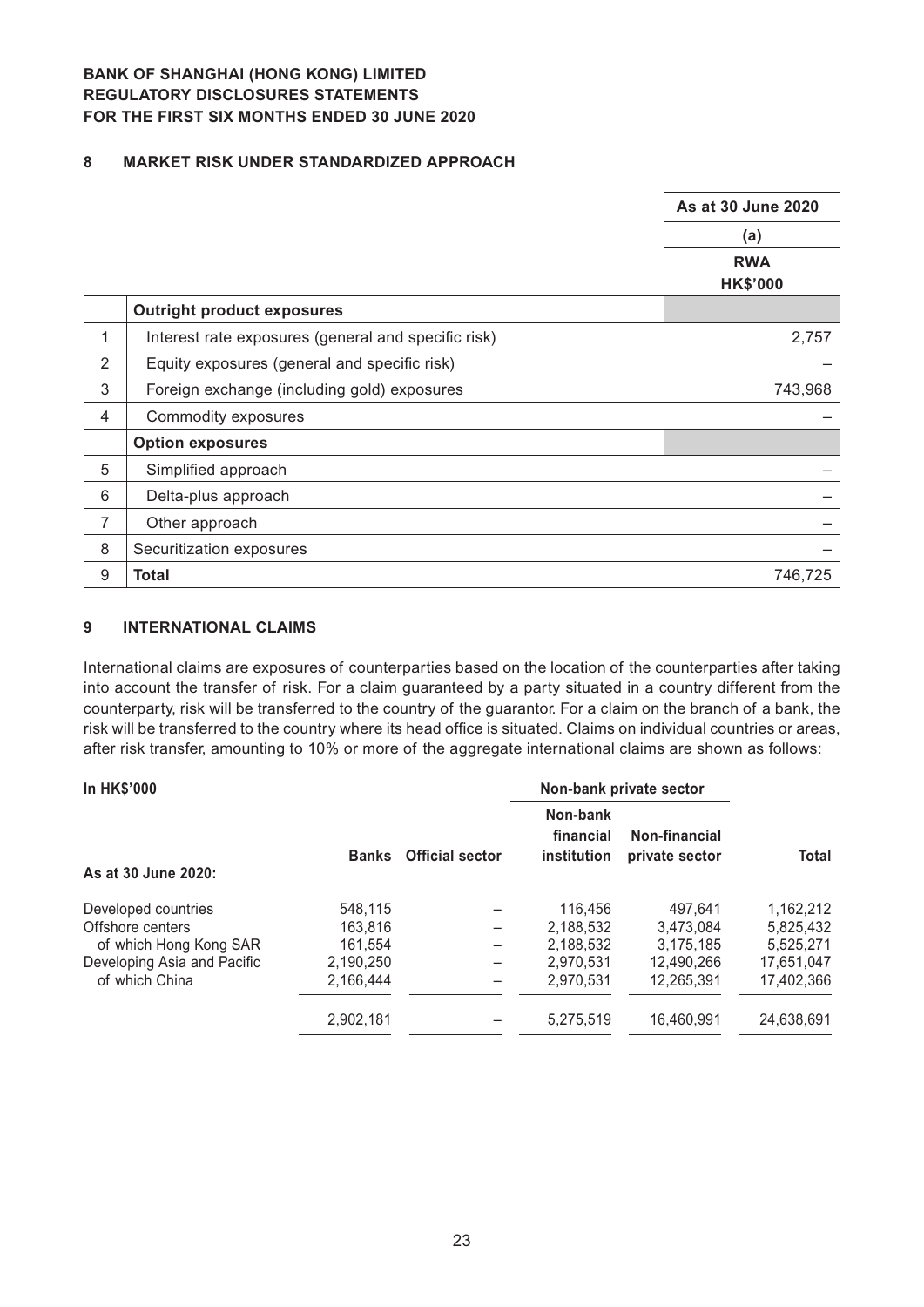## **9 INTERNATIONAL CLAIMS (CONTINUED)**

|                             |              |                        |                                             | Non-bank private sector         |              |  |
|-----------------------------|--------------|------------------------|---------------------------------------------|---------------------------------|--------------|--|
|                             | <b>Banks</b> | <b>Official sector</b> | Non-bank<br>financial<br><b>institution</b> | Non-financial<br>private sector | <b>Total</b> |  |
| As at 31 December 2019:     |              |                        |                                             |                                 |              |  |
| Developed countries         | 1.586.761    | 45.926                 | 76,800                                      | 291.922                         | 2.001.409    |  |
| Offshore centers            | 861.378      |                        | 2,775,033                                   | 3.045.030                       | 6,681,441    |  |
| of which Hong Kong SAR      | 512.116      |                        | 2.775.033                                   | 2.850.881                       | 6,138,030    |  |
| Developing Asia and Pacific | 1,586,770    |                        | 2.151.514                                   | 12.278.044                      | 16,016,328   |  |
| of which China              | 1,586,770    |                        | 2.151.514                                   | 12.028.312                      | 15,766,596   |  |
|                             | 4,034,909    | 45.926                 | 5.003.347                                   | 15,614,996                      | 24,699,178   |  |
|                             |              |                        |                                             |                                 |              |  |

The geographical analysis has taken into account the transfer of risk.

#### **10 FURTHER ANALYSIS OF LOANS AND ADVANCES TO CUSTOMERS**

## **(a) Gross loans and advances to customers by industry sector**

|                                                               | 30 Jun 2020  |             | 31 Dec 2019 |             |
|---------------------------------------------------------------|--------------|-------------|-------------|-------------|
|                                                               |              | % of gross  |             | % of gross  |
|                                                               |              | advances    |             | advances    |
|                                                               |              | covered by  |             | covered by  |
|                                                               | HK\$'000     | collaterals | HK\$'000    | collaterals |
| Gross loans and advances to customers<br>for use in Hong Kong |              |             |             |             |
| Industrial, commercial and financial sectors                  |              |             |             |             |
| - property development                                        | 678,018      | 62.3        | 310,366     | 27.7        |
| - property investment                                         |              |             | 5,936       | 100.0       |
| - financial concerns                                          | 4,890,482    | 32.8        | 3,885,247   | 36.8        |
| - wholesale and retail trade                                  | 58,126       |             |             |             |
| - manufacturing                                               | 607,501      | 0.5         | 417,213     | 83.1        |
| - transport and transport equipment                           | 199,585      |             |             |             |
| $-$ others                                                    | 179,124      | 2.0         | 197,034     | 16.7        |
|                                                               | 6,612,836    | 39.3        | 4,815,796   | 39.5        |
| <b>Individuals</b>                                            | 65,500       |             | 70,573      |             |
| Total gross loans and advances for use in                     |              |             |             |             |
| <b>Hong Kong</b>                                              | 6,678,336    | 39.0        | 4,886,369   | 38.9        |
| Trade finance (including trade bills)                         | 161,825      |             | 164,166     |             |
| Gross loans and advances for use outside                      |              |             |             |             |
| <b>Hong Kong</b>                                              | 11,324,944   | 28.9        | 11,803,458  | 31.8        |
| Gross loans and advances to customers                         | 18, 165, 105 | 32.4        | 16,853,993  | 33.6        |
|                                                               |              |             |             |             |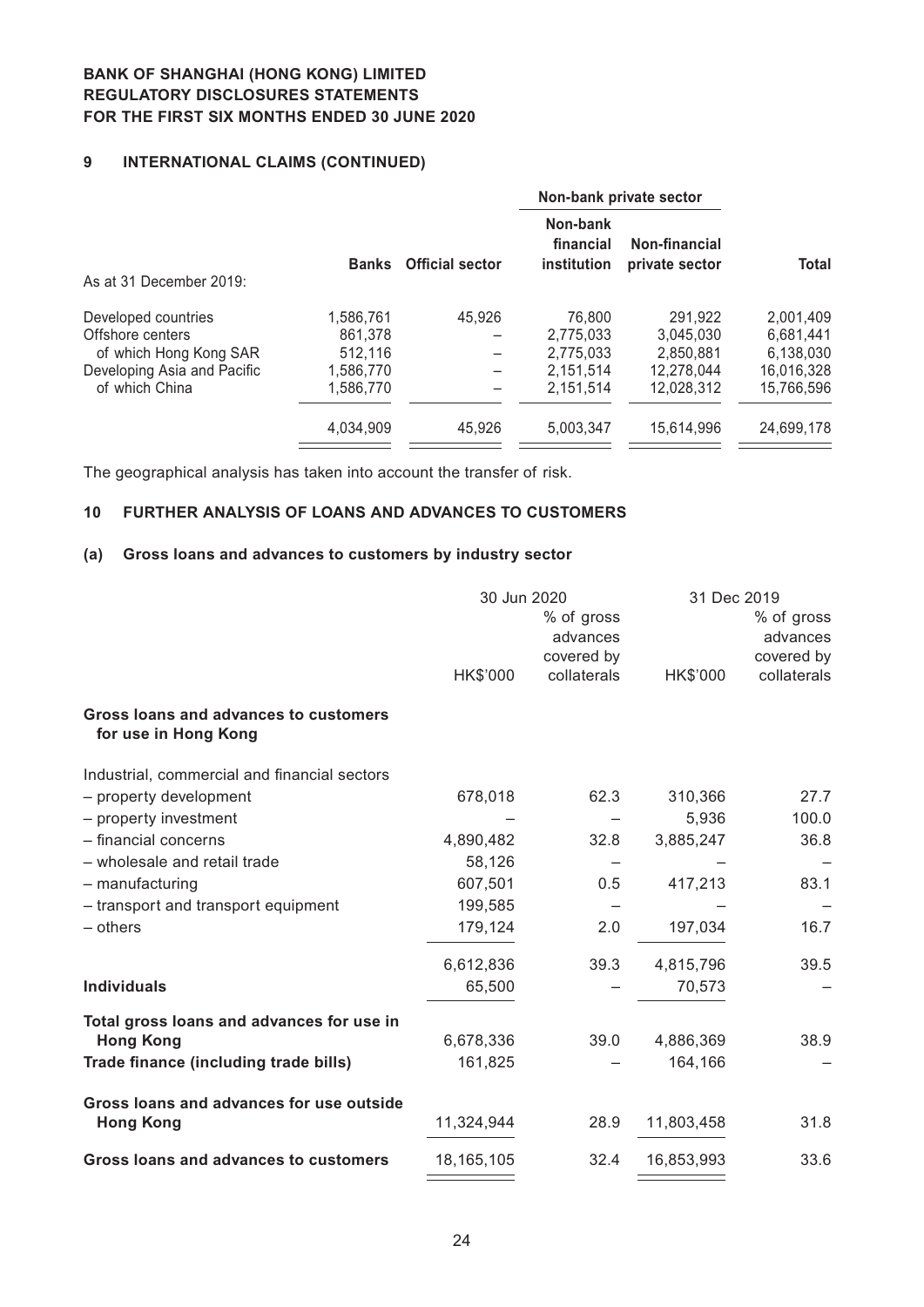#### **10 FURTHER ANALYSIS OF LOANS AND ADVANCES TO CUSTOMERS (CONTINUED)**

#### **(b) Segmental analysis of loans and advances to customers by geographical area**

Loans and advances to customers by geographical area are classified according to the location of the counterparties after taking into account the transfer of risk. In general, risk transfer applies when a loan is guaranteed by a party located in an area that is different from that of the counterparty.

|                     | Gross        | Stage 3   |           |            |            |
|---------------------|--------------|-----------|-----------|------------|------------|
|                     | loans and    | impaired  | Overdue   |            |            |
|                     | advances to  | loans and | loans and | Stage 3    | Stage 1&2  |
|                     | customers    | advances  | advances  | <b>ECL</b> | <b>ECL</b> |
|                     | HK\$'000     | HK\$'000  | HK\$'000  | HK\$'000   | HK\$'000   |
| At 30 June 2020     |              |           |           |            |            |
| - Hong Kong         | 5,461,311    |           |           |            | (90, 316)  |
| - Mainland China    | 12,182,068   | 723,674   | 1,490,419 | (171, 253) | (84, 777)  |
| - Others            | 521,726      |           |           |            | (9, 391)   |
|                     | 18, 165, 105 | 723,674   | 1,490,419 | (171, 253) | (184, 484) |
| At 31 December 2019 |              |           |           |            |            |
| - Hong Kong         | 4,947,813    |           |           |            | (57, 434)  |
| - Mainland China    | 11,484,316   | 341,982   | 30,518    | (113, 783) | (104, 411) |
| - Others            | 421,864      |           |           |            | (9,027)    |
|                     | 16,853,993   | 341,982   | 30,518    | (113, 783) | (170, 872) |
|                     |              |           |           |            |            |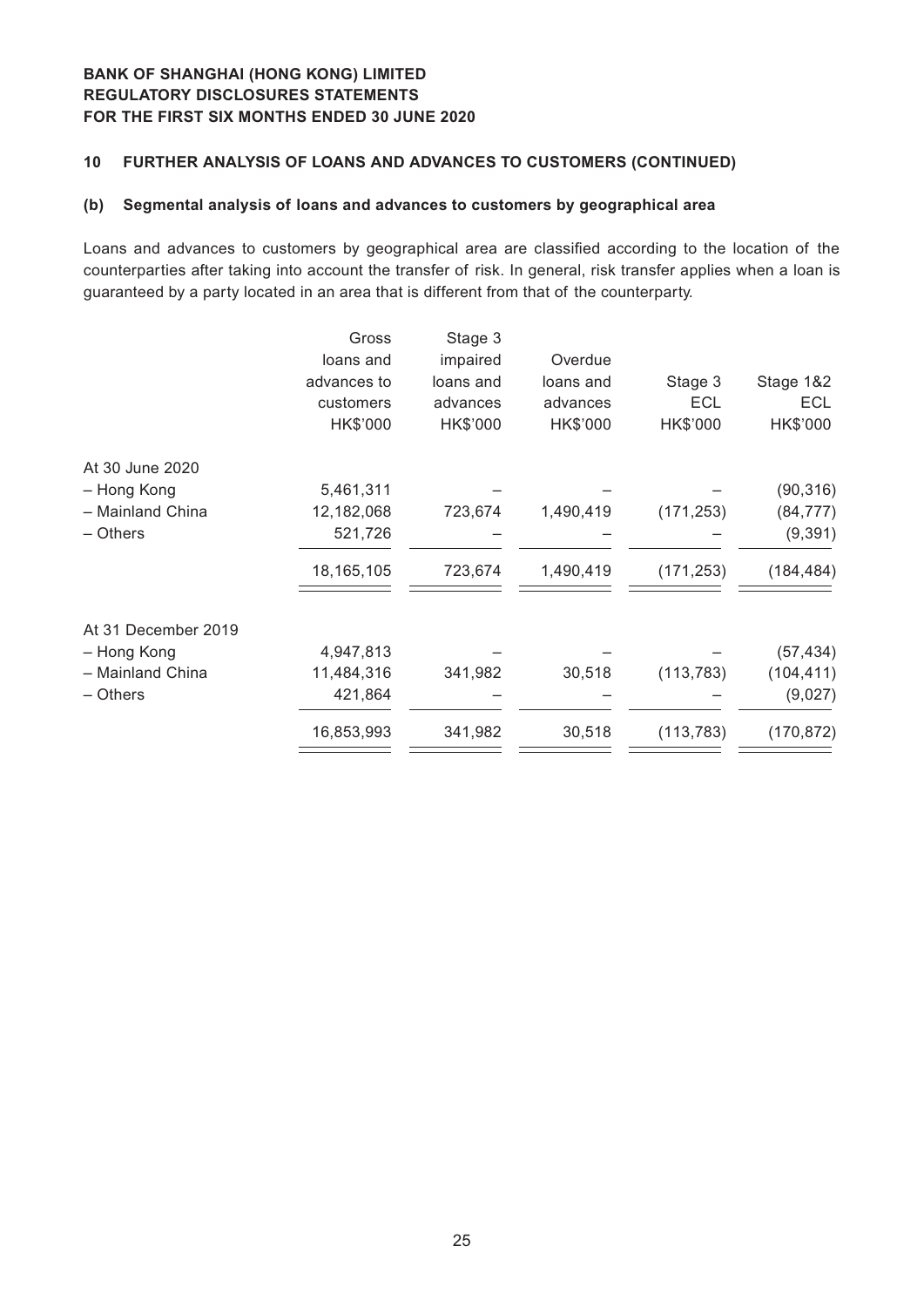#### **10 FURTHER ANALYSIS OF LOANS AND ADVANCES TO CUSTOMERS (CONTINUED)**

#### **(c) Overdue loans and advances to customers**

The overdue loans and advances of the Company are analysed as follows:

|                                                                                                                   | As at 30 June 2020 |                                                     | As at 31 December 2019 |                                                     |  |
|-------------------------------------------------------------------------------------------------------------------|--------------------|-----------------------------------------------------|------------------------|-----------------------------------------------------|--|
|                                                                                                                   | HK\$'000           | % of gross<br>loans and<br>advances to<br>customers | HK\$'000               | % of gross<br>loans and<br>advances to<br>customers |  |
| Six months or less but over three months                                                                          |                    |                                                     |                        |                                                     |  |
| One year or less but over six months                                                                              | 697,518            | 3.84                                                | 30,518                 | 0.18                                                |  |
| Over one year                                                                                                     | 26,156             | 0.14                                                |                        |                                                     |  |
|                                                                                                                   | 723,674            | 3.98                                                | 30,518                 | 0.18                                                |  |
| Allowance for credit and other losses made<br>in respect of the above overdue loans and<br>advances               | 171,253            |                                                     | 113,783                |                                                     |  |
| Current market value of collateral held<br>against the covered portion of the above<br>overdue loans and advances |                    |                                                     |                        |                                                     |  |
| Covered portion of the above overdue loans<br>and advances                                                        |                    |                                                     |                        |                                                     |  |
| Uncovered portion of the above overdue<br>loans and advances                                                      | 723,674            |                                                     | 30,518                 |                                                     |  |

#### **(d) Rescheduled loans and advances**

The rescheduled loans and advances of the Company are analysed as follows:

|                                | As at 30 June 2020 |             | As at 31 December 2019 |             |
|--------------------------------|--------------------|-------------|------------------------|-------------|
|                                | % of gross         |             |                        | % of gross  |
|                                |                    | loans and   |                        | loans and   |
|                                |                    | advances to |                        | advances to |
|                                | HK\$'000           | customers   | HK\$'000               | customers   |
| Rescheduled loans and advances | 26.156             | 0.14        | 30.518                 | 0.18        |
|                                |                    |             |                        |             |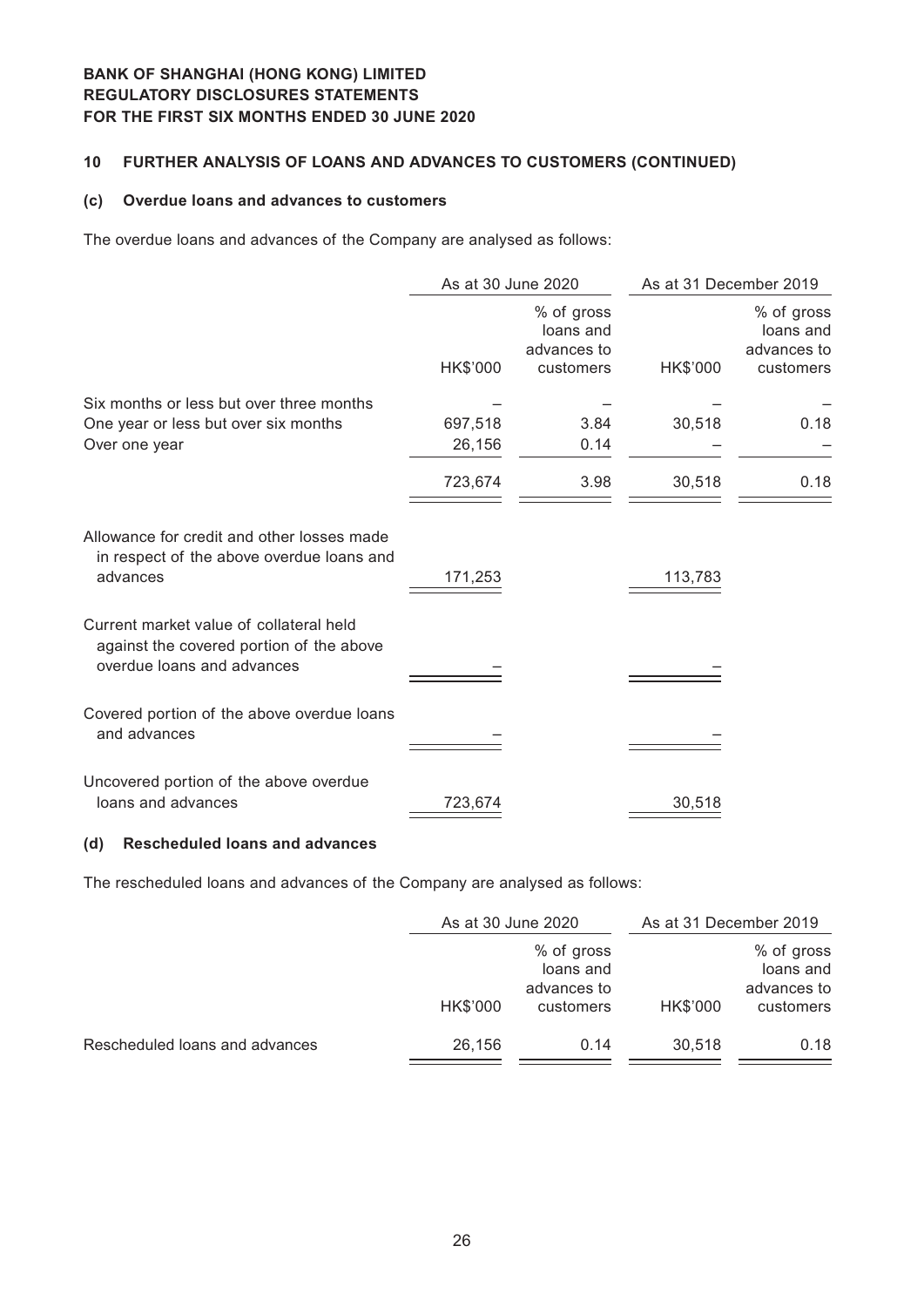#### **10 FURTHER ANALYSIS OF LOANS AND ADVANCES TO CUSTOMERS (CONTINUED)**

#### **(e) Repossessed assets**

There were no repossessed assets as at 30 June 2020 and 31 December 2019.

#### **(f) Overdue other assets**

The overdue other assets of the Company are analysed as follows:

|                                          |          | As at 30 June As at 31 December |
|------------------------------------------|----------|---------------------------------|
|                                          | 2020     | 2019                            |
|                                          | HK\$'000 | HK\$'000                        |
| Six months or less but over three months | 67.084   |                                 |
| One year or less but over six months     |          |                                 |
|                                          | 67.084   |                                 |
|                                          |          |                                 |

#### **(g) Further analysis of loans and advances to customers**

Impaired loans and advances, overdue loans and advances, Stage 3 ECL and Stage 1&2 ECL, in respect of industry sectors representing not less than 10% of gross loans and advances to customers are analysed as follows:

|                           |                                            | 30 June 2020                              |                         |                           |  |  |
|---------------------------|--------------------------------------------|-------------------------------------------|-------------------------|---------------------------|--|--|
|                           | Impaired loans<br>and advances<br>HK\$'000 | Overdue loans<br>and advances<br>HK\$'000 | Stage 3 ECL<br>HK\$'000 | Stage 1&2 ECL<br>HK\$'000 |  |  |
| <b>Financial concerns</b> |                                            |                                           |                         | (91, 434)                 |  |  |
| Property development      | 697,518                                    | 697,518                                   | (162, 209)              | (20, 827)                 |  |  |
|                           |                                            |                                           |                         |                           |  |  |
|                           |                                            | 31 December 2019                          |                         |                           |  |  |
|                           | Individually<br>impaired loans             | Overdue loans                             |                         |                           |  |  |
|                           | and advances<br>HK\$'000                   | and advances<br>HK\$'000                  | Stage 3 ECL<br>HK\$'000 | Stage 1&2 ECL<br>HK\$'000 |  |  |
| Financial concerns        |                                            |                                           |                         | (71, 522)                 |  |  |
| Property development      | 311,464                                    |                                           | (103, 337)              | (52, 347)                 |  |  |

The Company from time to time reviews the industry classification, and therefore the prior year information has been re-presented in order to conform with the industry classification adopted in the current year.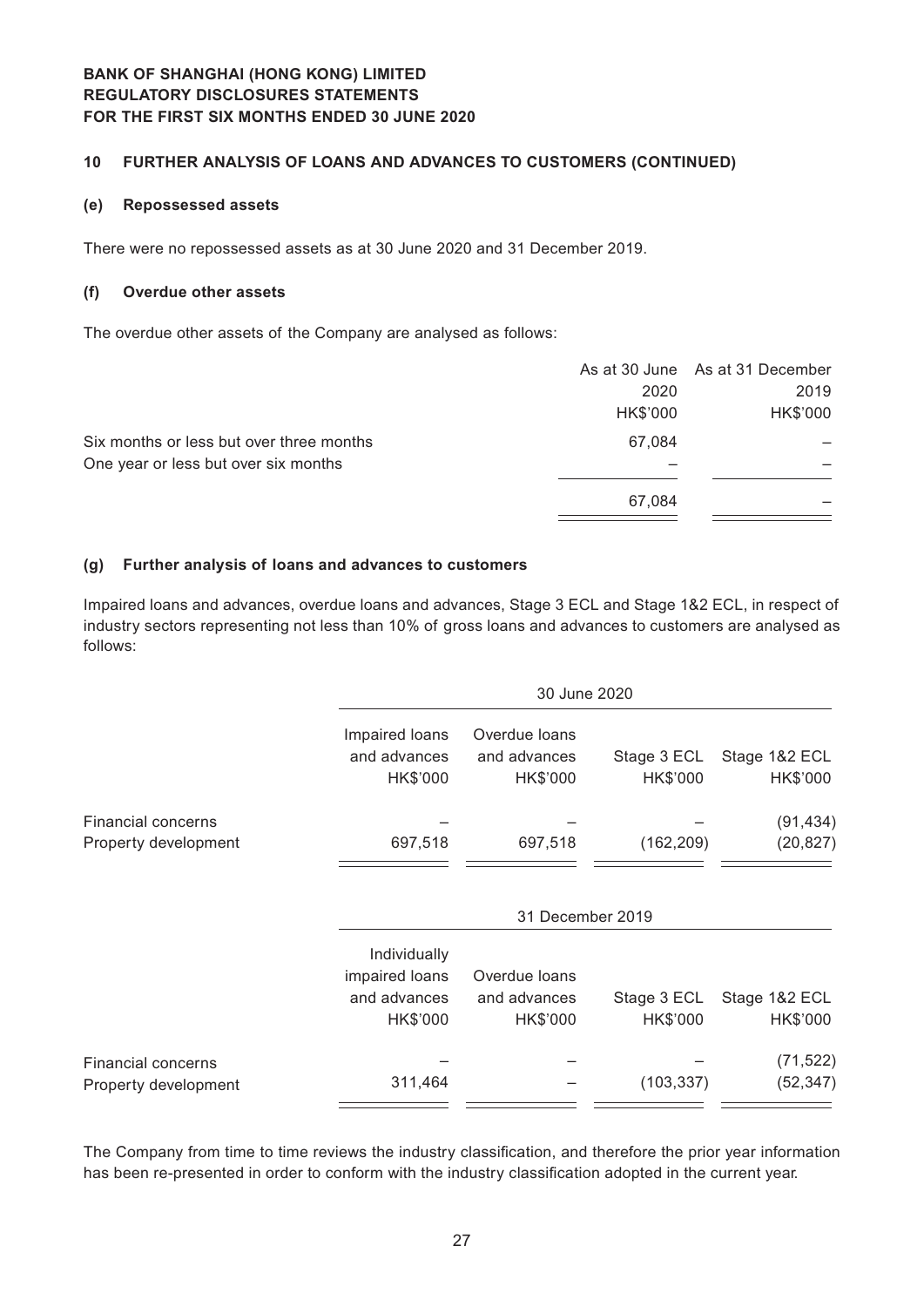#### **11 MAINLAND ACTIVITIES**

|    |                                                                                    | <b>On-balance</b><br>sheet | Off-balance<br>sheet |                 |
|----|------------------------------------------------------------------------------------|----------------------------|----------------------|-----------------|
|    |                                                                                    | exposure                   | exposure             | <b>Total</b>    |
|    | As at 30 June 2020                                                                 | <b>HK\$'000</b>            | <b>HK\$'000</b>      | <b>HK\$'000</b> |
|    |                                                                                    |                            |                      |                 |
| 1. | Central government, central government-owned                                       |                            |                      |                 |
|    | entities and their subsidiaries and joint ventures (JVs)                           | 3,330,859                  |                      | 3,330,859       |
| 2. | Local governments, local government-owned entities                                 |                            |                      |                 |
|    | and their subsidiaries and JVs                                                     | 3,110,848                  |                      | 3,110,848       |
| 3. | PRC nationals residing in Mainland China or other                                  |                            |                      |                 |
|    | entities incorporated in Mainland China and their                                  |                            |                      |                 |
|    | subsidiaries and JVs                                                               | 7,990,229                  | 187,167              | 8,177,396       |
| 4. | Other entities of central government not reported in                               |                            |                      |                 |
|    | item 1 above                                                                       | 942,407                    |                      | 942,407         |
| 5. | Other entities of local governments not reported in                                |                            |                      |                 |
|    | item 2 above                                                                       | 675,030                    |                      | 675,030         |
| 6. | PRC nationals residing outside Mainland China or                                   |                            |                      |                 |
|    | entities incorporated outside Mainland China where                                 |                            |                      |                 |
|    | the credit is granted for use in Mainland China                                    | 2,808,041                  | 76,727               | 2,884,768       |
| 7. | Other counterparties where the exposures are                                       |                            |                      |                 |
|    | considered by the reporting institution to be non-bank<br>Mainland China exposures |                            |                      | 2,991,401       |
|    |                                                                                    | 2,765,753                  | 225,648              |                 |
|    |                                                                                    |                            |                      |                 |
|    |                                                                                    | 21,623,167                 | 489,542              | 22,112,709      |
|    |                                                                                    |                            |                      |                 |
|    | Total assets after provision                                                       | 28,798,588                 |                      |                 |
|    |                                                                                    |                            |                      |                 |
|    |                                                                                    |                            |                      |                 |
|    | On-balance sheet exposures as percentage of total assets                           | 75.1%                      |                      |                 |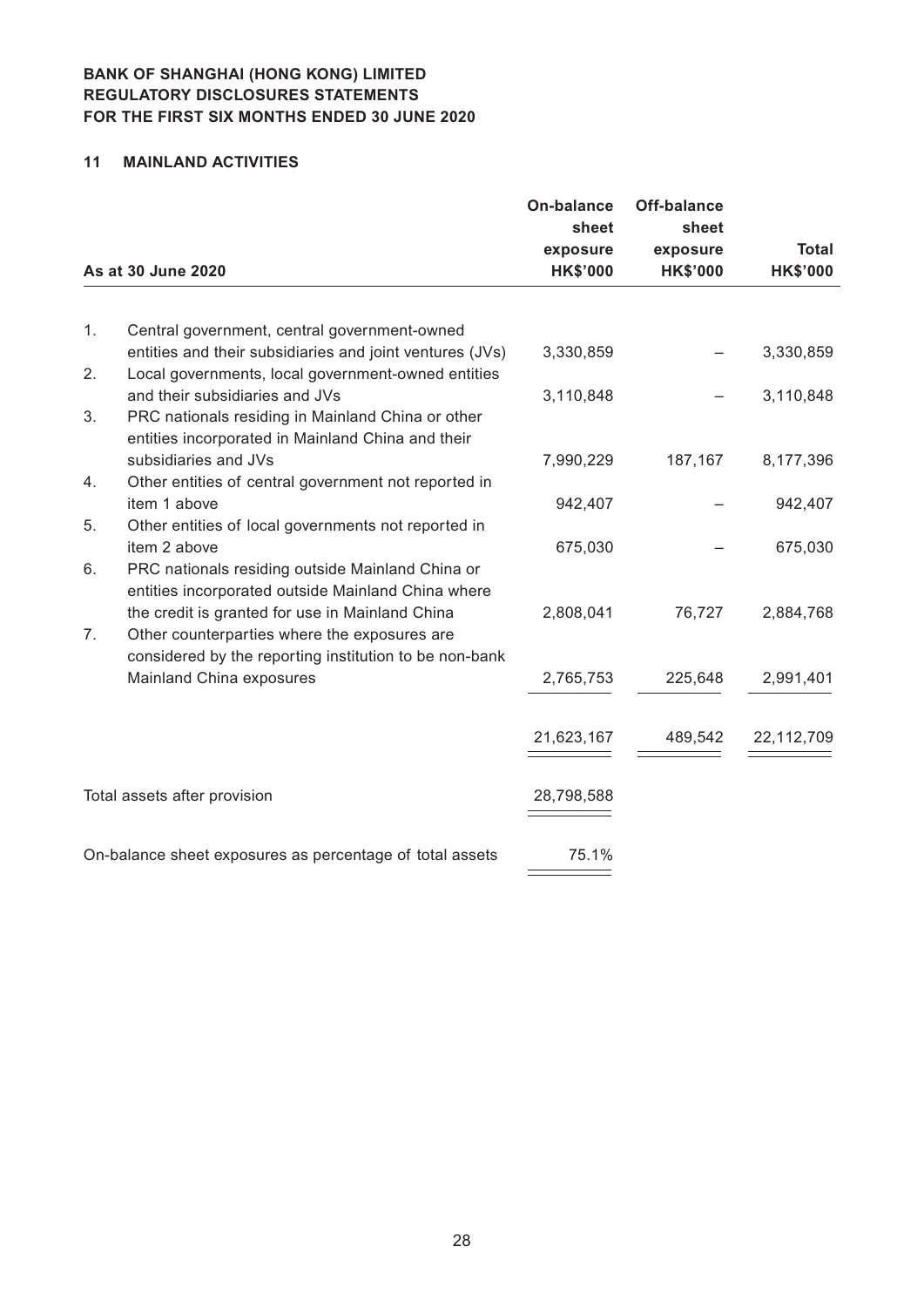# **11 MAINLAND ACTIVITIES (CONTINUED)**

|    |                                                                                                                | <b>On-balance</b>           | Off-balance                 |                 |
|----|----------------------------------------------------------------------------------------------------------------|-----------------------------|-----------------------------|-----------------|
|    |                                                                                                                | sheet                       | sheet                       | <b>Total</b>    |
|    | As at 31 December 2019                                                                                         | exposure<br><b>HK\$'000</b> | exposure<br><b>HK\$'000</b> | <b>HK\$'000</b> |
|    |                                                                                                                |                             |                             |                 |
| 1. | Central government, central government-owned                                                                   |                             |                             |                 |
| 2. | entities and their subsidiaries and joint ventures (JVs)<br>Local governments, local government-owned entities | 2,304,009                   |                             | 2,304,009       |
|    | and their subsidiaries and JVs                                                                                 | 2,056,202                   |                             | 2,056,202       |
| 3. | PRC nationals residing in Mainland China or other<br>entities incorporated in Mainland China and their         |                             |                             |                 |
|    | subsidiaries and JVs                                                                                           | 7,659,938                   | 97,333                      | 7,757,271       |
| 4. | Other entities of central government not reported in                                                           |                             |                             |                 |
|    | item 1 above                                                                                                   | 1,280,196                   |                             | 1,280,196       |
| 5. | Other entities of local governments not reported in                                                            |                             |                             |                 |
|    | item 2 above                                                                                                   | 399,942                     |                             | 399,942         |
| 6. | PRC nationals residing outside Mainland China or<br>entities incorporated outside Mainland China where         |                             |                             |                 |
|    | the credit is granted for use in Mainland China                                                                | 3,626,361                   | 84,190                      | 3,710,551       |
| 7. | Other counterparties where the exposures are                                                                   |                             |                             |                 |
|    | considered by the reporting institution to be non-bank                                                         |                             |                             |                 |
|    | Mainland China exposures                                                                                       | 2,490,636                   | 202,546                     | 2,693,182       |
|    |                                                                                                                |                             |                             |                 |
|    |                                                                                                                | 19,817,284                  | 384,069                     | 20,201,353      |
|    |                                                                                                                |                             |                             |                 |
|    | Total assets after provision                                                                                   | 28,481,635                  |                             |                 |
|    |                                                                                                                |                             |                             |                 |
|    | On-balance sheet exposures as percentage of total assets                                                       | 69.6%                       |                             |                 |
|    |                                                                                                                |                             |                             |                 |